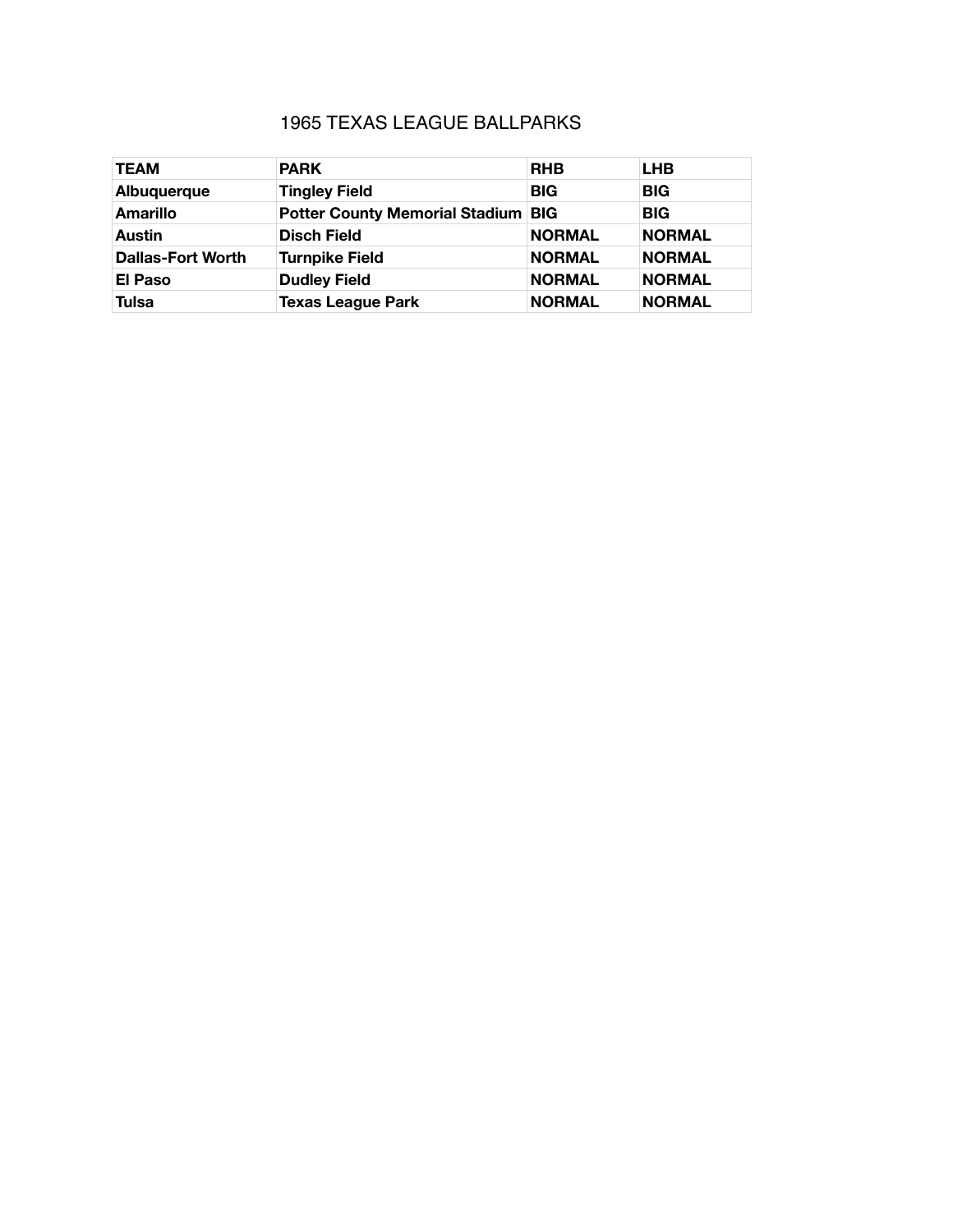| <b>Bill</b><br><b>Braxton</b>                                                                                                                                                                                        |                                                                                                                                              | Raynor                                                                                                                      | Jim                                                                                                              | <b>Tommy</b>                                                                                                                                       | Don                                                                                                           |  |  |
|----------------------------------------------------------------------------------------------------------------------------------------------------------------------------------------------------------------------|----------------------------------------------------------------------------------------------------------------------------------------------|-----------------------------------------------------------------------------------------------------------------------------|------------------------------------------------------------------------------------------------------------------|----------------------------------------------------------------------------------------------------------------------------------------------------|---------------------------------------------------------------------------------------------------------------|--|--|
| <b>Bailey</b>                                                                                                                                                                                                        | <b>Berrier</b>                                                                                                                               | Youngdahl                                                                                                                   | <b>Campanis</b>                                                                                                  | <b>Dean</b>                                                                                                                                        | <b>Williams</b>                                                                                               |  |  |
| 3B/OF · 1965 Albuquerque                                                                                                                                                                                             | OF • 1965 Albuquerque                                                                                                                        | OF • 1965 Albuquerque                                                                                                       | C · 1965 Albuquerque                                                                                             | SS · 1965 Albuquerque                                                                                                                              | 2B · 1965 Albuquerque                                                                                         |  |  |
| ٠<br><b>Batting R</b>                                                                                                                                                                                                | $\bullet$<br><b>Batting R</b>                                                                                                                | ٠<br><b>Batting R</b>                                                                                                       | ٠<br><b>Batting R</b>                                                                                            | * Batting R                                                                                                                                        | ٠<br><b>Batting R</b>                                                                                         |  |  |
| <b>•CHAMPION</b><br><b>-PATIENT</b>                                                                                                                                                                                  | <b>·HERO</b><br><b>SCRAPPER</b>                                                                                                              | <b>HERO</b><br><b>•HR KING</b><br><b>•PATIENT</b><br><b>WHIFFER</b>                                                         |                                                                                                                  | <b>·HERO</b><br><b>-SCRAPPER</b><br><b>-EAGER</b><br><b>WHIFFER</b>                                                                                | <b>HERO</b><br><b>SCRAPPER</b><br><b>•EAGER</b>                                                               |  |  |
| Fielding<br>Running<br>Experience<br><b>PROSPECT</b><br>@2013 PLAAY Games                                                                                                                                            | Fielding<br>Running<br>Experience<br><b>PROSPECT</b><br>@2013 PLAAY Games                                                                    | Fielding<br>Running<br><b>STOIC</b><br>Experience<br><b>PROSPECT</b><br>@2013 PLAAY Games                                   | Fielding<br>Running<br><b>STOIC</b><br>Experience<br><b>PROSPECT</b><br>@2013 PLAAY Games                        | Fielding<br>Running<br><b>STOIC</b><br>Experience<br><b>PROSPECT</b><br>@2013 PLAAY Games                                                          | Fielding<br>Running<br>Experience<br><b>PROSPECT</b><br>@2013 PLAAY Games                                     |  |  |
| Cleo<br><b>James</b><br>3B/SS · 1965 Albuquerque<br>٠<br><b>Batting R</b><br><b>•HERO</b><br><b>EAGER</b>                                                                                                            | <b>Clarence</b><br><b>Jones</b><br>1B · 1965 Albuquerque<br>Batting L<br><b>HERO</b><br><b>•HR KING</b><br><b>-PATIENT</b><br><b>WHIFFER</b> | Don<br><b>LeJohn</b><br>3B · 1965 Albuquerque<br>٠<br><b>Batting R</b><br>$\cdot$ HERO<br><b>CHAMPION</b><br><b>PATIENT</b> | <b>Dick</b><br><b>McLaughlin</b><br>1B/OF · 1965 Albuquerque<br>Batting L<br><b>•CHAMPION</b><br><b>SCRAPPER</b> | Lance<br><b>Nichols</b><br>C · 1965 Albuquerque<br>٠<br><b>Batting R</b><br><b>-UTILITY</b><br><b>-SCRAPPER</b><br><b>•EAGER</b><br><b>WHIFFER</b> | William<br><b>Parlier</b><br>OF • 1965 Albuquerque<br>٠<br><b>Batting B</b><br><b>·HERO</b><br><b>WHIFFER</b> |  |  |
| Fielding<br>Running<br><b>IRON</b><br>Experience<br><b>PROSPECT</b><br>@2013 PLAAY Games                                                                                                                             | Fielding<br>Running<br><b>STOIC</b><br>Experience<br><b>PROSPECT</b><br>@2013 PLAAY Games                                                    | Fielding<br>Running<br>Experience<br><b>PROSPECT</b><br>@2013 PLAAY Games                                                   | Fielding<br>Running<br>Experience<br><b>PROSPECT</b><br>@2013 PLAAY Games                                        | Fielding<br>Running<br><b>STOIC</b><br>Experience<br><b>PROSPECT</b><br>@2013 PLAAY Games                                                          | Fielding<br>Running<br>Experience<br><b>PROSPECT</b><br>@2013 PLAAY Games                                     |  |  |
| Kenneth<br><b>Washington</b><br>OF • 1965 Albuquerque<br>Batting L<br><b>•HERO</b><br><b>•PATIENT</b><br><b>•WHIFFER</b><br>Fielding<br>Running<br><b>IRON</b><br>Experience<br><b>PROSPECT</b><br>@2013 PLAAY Games |                                                                                                                                              |                                                                                                                             |                                                                                                                  |                                                                                                                                                    |                                                                                                               |  |  |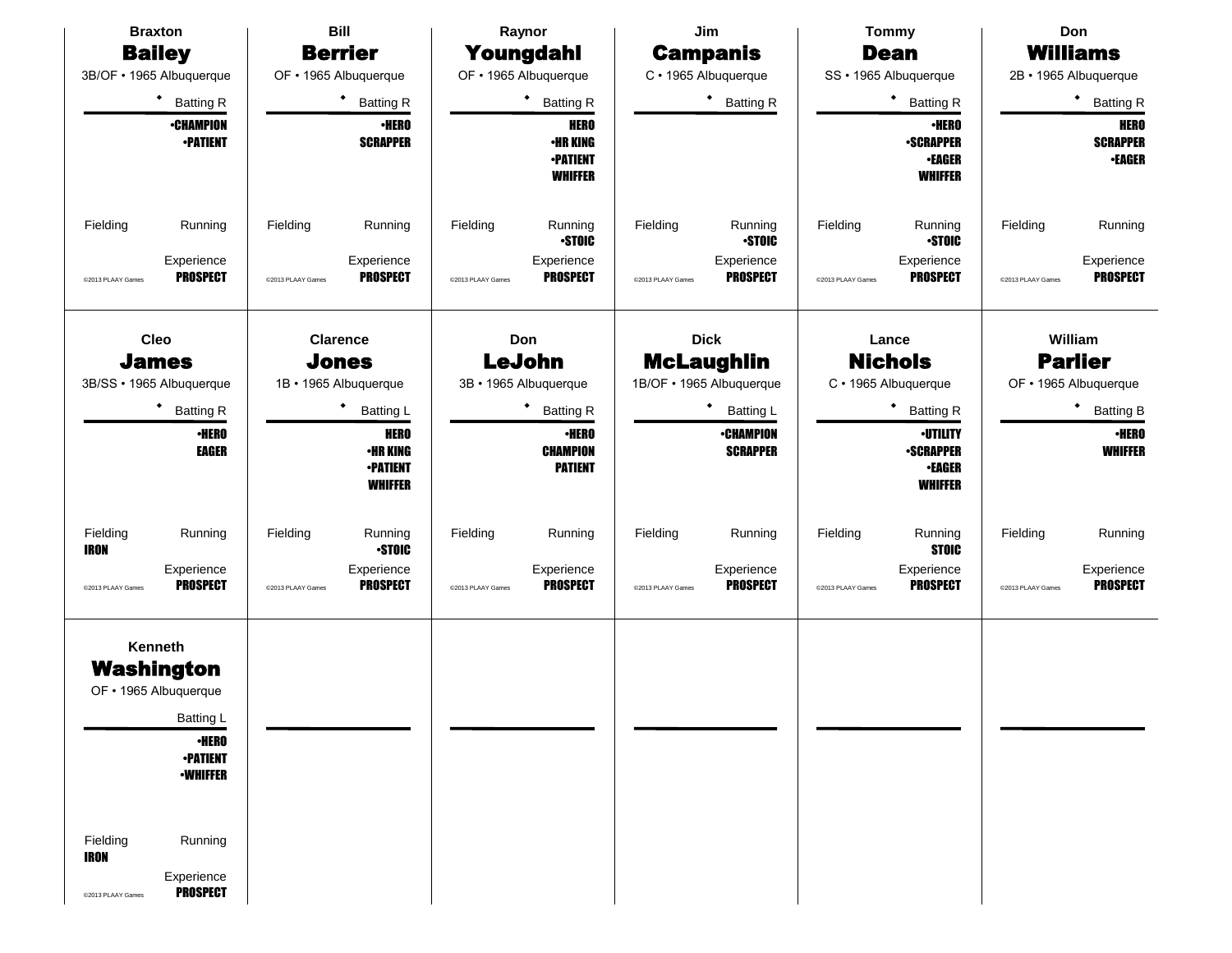| <b>Don</b>                                                |                                                                        |                                  | <b>Dale</b>                                                                              |                                                    | <b>Carmelo</b>                                                                        | <b>Bob</b>                             |                                                                                 |                                                      | Jack                                                                        | <b>Phillip</b>                      |                                                                                           |
|-----------------------------------------------------------|------------------------------------------------------------------------|----------------------------------|------------------------------------------------------------------------------------------|----------------------------------------------------|---------------------------------------------------------------------------------------|----------------------------------------|---------------------------------------------------------------------------------|------------------------------------------------------|-----------------------------------------------------------------------------|-------------------------------------|-------------------------------------------------------------------------------------------|
| <b>Sutton</b>                                             |                                                                        |                                  | <b>Williams</b>                                                                          |                                                    | <b>Aquino</b>                                                                         |                                        | <b>Baird</b>                                                                    |                                                      | <b>Billingham</b>                                                           |                                     | <b>Brown</b>                                                                              |
| SP · 1965 Albuquerque                                     |                                                                        |                                  | SP · 1965 Albuquerque                                                                    |                                                    | RP · 1965 Albuquerque                                                                 |                                        | SP · 1965 Albuquerque                                                           |                                                      | RP · 1965 Albuquerque                                                       |                                     | RP/SP · 1965 Albuquerque                                                                  |
| Pitching R $\bullet$                                      | <b>Batting R</b>                                                       | Pitching R $\bullet$             | <b>Batting R</b>                                                                         | Pitching R                                         | * Batting R                                                                           | Pitching L <sup>+</sup>                | <b>Batting L</b>                                                                | Pitching R                                           | $\ddot{\phantom{1}}$<br><b>Batting R</b>                                    | Pitching R $\bullet$                | <b>Batting R</b>                                                                          |
| <b>STAR</b><br><b>FLASH</b><br><b>DB CONTROL</b>          | <b>-SAD SACK</b><br><b>SCRAPPER</b><br><b>•EAGER</b><br><b>WHIFFER</b> | <b>FLASH</b> •<br><b>CONTROL</b> | <b>-SAD SACK</b><br><b>SCRAPPER</b><br><b>•EAGER</b><br><b>WHIFFER</b>                   | <b>STRUGGLER</b><br><b>WORKMAN</b><br><b>FLASH</b> | <b>HERO</b><br><b>CHAMPION</b><br><b>SCRAPPER</b><br><b>PATIENT</b><br><b>WHIFFER</b> | <b>WORKMAN</b><br><b>CONTROL</b>       | <b>SCRAPPER</b><br><b>EAGER</b><br><b>-WHIFFER</b>                              | ACE<br><b>FLASH</b><br><b>CONTROL</b>                | <b>-SAD SACK</b><br><b>SCRAPPER</b><br>EAGER<br><b>WHIFFER</b>              | <b>FLASH</b> •<br><b>DB CONTROL</b> | <b>SAD SACK</b><br><b>-UTILITY</b><br><b>SCRAPPER</b><br><b>PATIENT</b><br><b>WHIFFER</b> |
| Fielding                                                  | Running<br><b>STOIC</b>                                                | Fielding                         | Running<br><b>STOIC</b>                                                                  | Fielding                                           | Running<br><b>STOIC</b>                                                               | Fielding                               | Running<br><b>STOIC</b>                                                         | Fielding                                             | Running<br><b>STOIC</b>                                                     | Fielding                            | Running<br><b>STOIC</b>                                                                   |
| @2013 PLAAY Games                                         | Experience<br><b>PROSPECT</b>                                          | @2013 PLAAY Games                | Experience<br><b>PROSPECT</b>                                                            | @2013 PLAAY Games                                  | Experience<br><b>PROSPECT</b>                                                         | @2013 PLAAY Games                      | Experience<br><b>PROSPECT</b>                                                   | @2013 PLAAY Games                                    | Experience<br><b>PROSPECT</b>                                               | @2013 PLAAY Games                   | Experience<br><b>PROSPECT</b>                                                             |
| <b>Myrle</b><br><b>Calmus</b><br>SP/RP · 1965 Albuquerque |                                                                        |                                  | William<br><b>Hall</b><br>SP/RP • 1965 Albuquerque                                       |                                                    | <b>Charles</b><br><b>Lauritson</b><br>SP/RP · 1965 Albuquerque                        |                                        | <b>Melvin</b><br><b>McGavock</b><br>SP/RP · 1965 Albuquerque                    |                                                      | Ken<br>Page<br>RP · 1965 Albuquerque                                        |                                     | Wayne<br><b>Scarbrough</b><br>RP · 1965 Albuquerque                                       |
| Pitching R <sup>+</sup>                                   | <b>Batting R</b>                                                       | Pitching R <sup>+</sup>          | <b>Batting R</b>                                                                         | Pitching L <sup>+</sup>                            | <b>Batting L</b>                                                                      |                                        | Pitching R <sup>+</sup> Batting R                                               | Pitching L <sup>+</sup>                              | <b>Batting L</b>                                                            | Pitching L                          | <b>Batting L</b>                                                                          |
| <b>WORKMAN-</b><br><b>CONTROL</b>                         | <b>•SAD SACK</b><br><b>SCRAPPER</b><br><b>WHIFFER</b>                  | <b>STAR</b><br><b>CONTROL</b>    | <b>SAD SACK</b><br><b>UTILITY</b><br><b>SCRAPPER</b><br><b>PATIENT</b><br><b>WHIFFER</b> | <b>STRUGGLER</b>                                   | <b>-SAD SACK</b><br><b>·UTILITY</b><br><b>SCRAPPER</b><br><b>WHIFFER</b>              | ACE.<br><b>FLASH</b><br><b>CONTROL</b> | <b>SAD SACK</b><br>UTILITY<br><b>SCRAPPER</b><br><b>EAGER</b><br><b>WHIFFER</b> | ACE<br><b>STAR</b><br><b>FLASH</b><br><b>CONTROL</b> | SAD SACK<br><b>-UTILITY</b><br><b>SCRAPPER</b><br><b>PATIENT</b><br>WHIFFER | <b>FLASH</b>                        | <b>•SAD SACK</b><br><b>SCRAPPER</b><br><b>-PATIENT</b><br><b>WHIFFER</b>                  |
| Fielding                                                  | Running<br><b>STOIC</b>                                                | Fielding                         | Running<br><b>STOIC</b>                                                                  | Fielding                                           | Running<br><b>STOIC</b>                                                               | Fielding                               | Running<br><b>STOIC</b>                                                         | Fielding                                             | Running<br><b>STOIC</b>                                                     | Fielding                            | Running<br><b>STOIC</b>                                                                   |
| @2013 PLAAY Games                                         | Experience<br><b>PROSPECT</b>                                          | @2013 PLAAY Games                | Experience<br><b>PROSPECT</b>                                                            | @2013 PLAAY Games                                  | Experience<br><b>PROSPECT</b>                                                         | @2013 PLAAY Games                      | Experience<br><b>PROSPECT</b>                                                   | @2013 PLAAY Games                                    | Experience<br><b>PROSPECT</b>                                               | @2013 PLAAY Games                   | Experience<br><b>PROSPECT</b>                                                             |
|                                                           |                                                                        |                                  |                                                                                          |                                                    |                                                                                       |                                        |                                                                                 |                                                      |                                                                             |                                     |                                                                                           |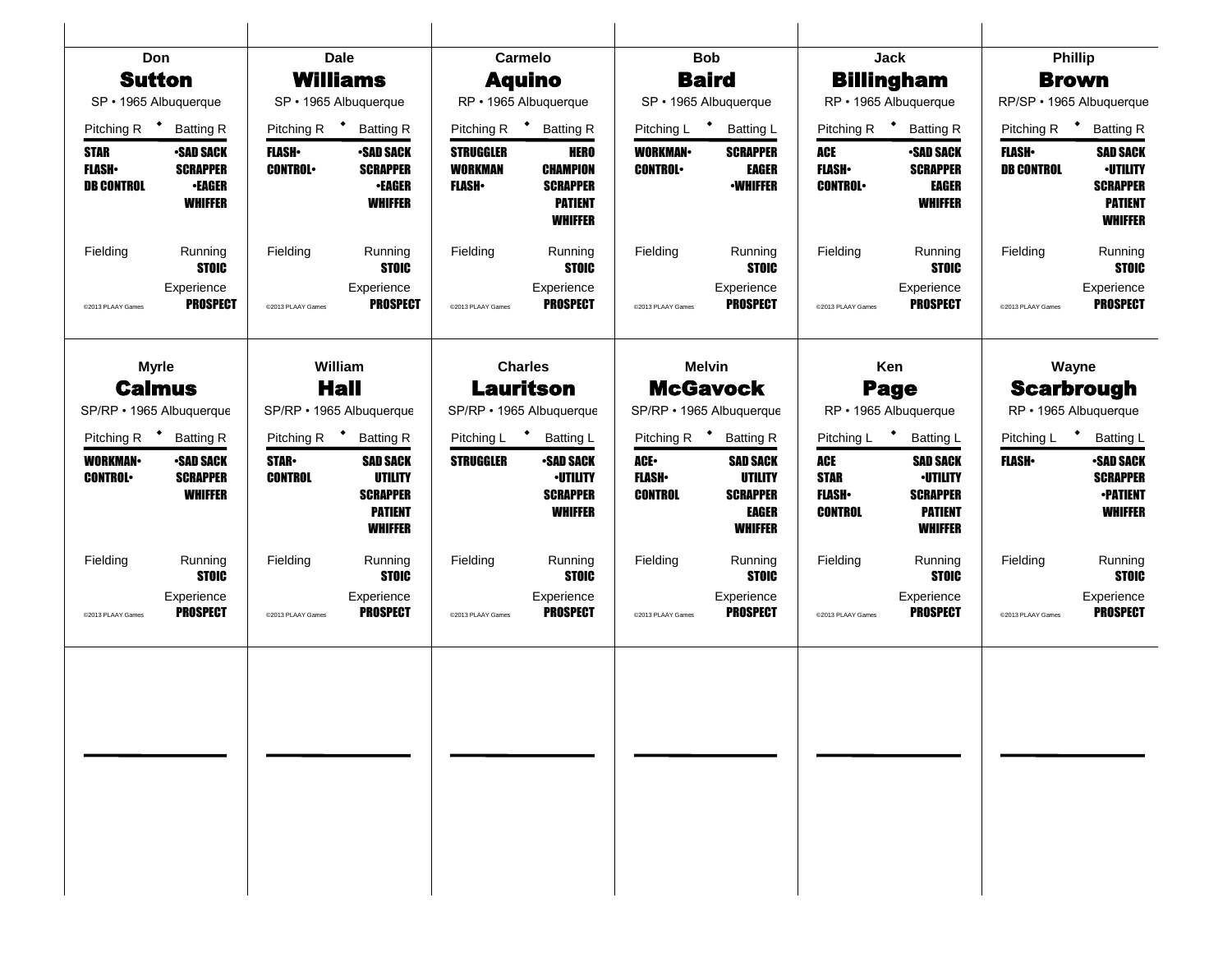| <b>Dave</b>                                                                                                                   | Joseph<br><b>Brock</b>                                                                      |                                                                                              | Ron                                                                                                      | John                                                                                      | <b>Robert</b>                                                                             |  |  |
|-------------------------------------------------------------------------------------------------------------------------------|---------------------------------------------------------------------------------------------|----------------------------------------------------------------------------------------------|----------------------------------------------------------------------------------------------------------|-------------------------------------------------------------------------------------------|-------------------------------------------------------------------------------------------|--|--|
| <b>Adlesh</b>                                                                                                                 | <b>Christian</b>                                                                            | <b>Davis</b>                                                                                 | <b>Davis</b>                                                                                             | <b>Francis</b>                                                                            | <b>Frati</b>                                                                              |  |  |
| C · 1965 Amarillo                                                                                                             | OF · 1965 Amarillo                                                                          | OF • 1965 Amarillo                                                                           | OF • 1965 Amarillo                                                                                       | C · 1965 Amarillo                                                                         | C · 1965 Amarillo                                                                         |  |  |
| ٠<br><b>Batting R</b>                                                                                                         | $\bullet$<br><b>Batting R</b>                                                               | ٠<br><b>Batting L</b>                                                                        | ٠<br><b>Batting R</b>                                                                                    | $\bullet$<br><b>Batting R</b>                                                             | ٠<br><b>Batting R</b>                                                                     |  |  |
| <b>•HR KING</b><br><b>•SLUGGER</b><br><b>WHIFFER</b>                                                                          | <b>-WHIFFER</b>                                                                             | <b>·HERO</b><br><b>SCRAPPER</b><br><b>-PATIENT</b><br><b>•WHIFFER</b>                        | <b>HERO</b><br><b>SCRAPPER</b><br><b>•EAGER</b>                                                          | <b>SAD SACK</b><br><b>SCRAPPER</b><br><b>PATIENT</b><br><b>WHIFFER</b>                    | <b>UTILITY</b><br><b>-PATIENT</b><br><b>WHIFFER</b>                                       |  |  |
| <b>Delta HRK</b><br>Fielding<br>Running<br><b>STOIC</b><br>IRON<br>Experience<br><b>PROSPECT</b><br>@2013 PLAAY Games         | Fielding<br>Running<br><b>STOIC</b><br>Experience<br><b>PROSPECT</b><br>@2013 PLAAY Games   | Fielding<br>Running<br>Experience<br><b>PROSPECT</b><br>@2013 PLAAY Games                    | Fielding<br>Running<br>Experience<br><b>PROSPECT</b><br>@2013 PLAAY Games                                | Fielding<br>Running<br><b>STOIC</b><br>Experience<br><b>PROSPECT</b><br>@2013 PLAAY Games | Fielding<br>Running<br><b>STOIC</b><br>Experience<br><b>PROSPECT</b><br>@2013 PLAAY Games |  |  |
| J.C.<br><b>Hartman</b><br>3B · 1965 Amarillo                                                                                  | Jim<br>Jack<br><b>McClure</b><br><b>Mahoney</b><br>MI · 1965 Amarillo<br>1B · 1965 Amarillo |                                                                                              | Leon<br><b>McFadden</b><br>3B/SS · 1965 Amarillo                                                         | <b>Norm</b><br><b>Miller</b><br>IF/OF . 1965 Amarillo                                     | James<br><b>Monin</b><br>MI/3B · 1965 Amarillo                                            |  |  |
| ٠<br><b>Batting R</b>                                                                                                         | <b>Batting R</b>                                                                            | ٠<br><b>Batting R</b>                                                                        | <b>Batting R</b>                                                                                         | ٠<br><b>Batting L</b>                                                                     | <b>Batting R</b>                                                                          |  |  |
| <b>·UTILITY</b><br><b>•SCRAPPER</b><br>•EAGER<br><b>GOOD EYE</b>                                                              | <b>-WHIFFER</b>                                                                             | <b>HERO</b><br><b>SCRAPPER</b><br><b>PATIENT</b><br><b>•WHIFFER</b>                          | <b>-UTILITY</b><br><b>SCRAPPER</b><br><b>•EAGER</b><br><b>WHIFFER</b>                                    | <b>HERO</b><br>•HR KING<br><b>PATIENT</b><br><b>WHIFFER</b>                               | <b>•SAD SACK</b><br><b>SCRAPPER</b><br><b>WHIFFER</b>                                     |  |  |
| Fielding<br>Running<br><b>STOIC</b><br>Experience<br><b>PROSPECT</b><br>@2013 PLAAY Games                                     | Running<br>Fielding<br><b>STOIC</b><br>Experience<br><b>PROSPECT</b><br>@2013 PLAAY Games   | Fielding<br>Running<br><b>STOIC</b><br>Experience<br><b>PROSPECT</b><br>@2013 PLAAY Games    | Fielding<br>Running<br><b>IRON</b><br><b>STOIC</b><br>Experience<br><b>PROSPECT</b><br>@2013 PLAAY Games | Fielding<br>Running<br><b>IRON</b><br>Experience<br><b>PROSPECT</b><br>@2013 PLAAY Games  | Fielding<br>Running<br><b>STOIC</b><br>Experience<br><b>PROSPECT</b><br>@2013 PLAAY Games |  |  |
| <b>Charles</b>                                                                                                                | Aaron                                                                                       | Leon                                                                                         | James                                                                                                    |                                                                                           |                                                                                           |  |  |
| <b>Murray</b><br>OF • 1965 Amarillo                                                                                           | <b>Pointer</b><br>OF • 1965 Amarillo                                                        | <b>Posada</b><br>1B · 1965 Amarillo                                                          | <b>Porter</b><br>1B · 1965 Amarillo                                                                      |                                                                                           |                                                                                           |  |  |
|                                                                                                                               |                                                                                             |                                                                                              |                                                                                                          |                                                                                           |                                                                                           |  |  |
| Batting L<br><b>Deita SLg HRK</b><br><b>•CHAMPION</b><br><b>HR KING</b><br><b>•SLUGGER</b><br><b>•EAGER</b><br><b>WHIFFER</b> | <b>Batting R</b><br><b>•HR KING</b><br><b>•PATIENT</b><br><b>-WHIFFER</b>                   | <b>Batting R</b><br><b>•CHAMPION</b><br><b>•HR KING</b><br><b>•PATIENT</b><br><b>WHIFFER</b> | Batting L<br><b>HERO</b><br><b>•PATIENT</b>                                                              |                                                                                           |                                                                                           |  |  |
| Fielding<br>Running<br><b>STOIC</b>                                                                                           | Fielding<br>Running                                                                         | Fielding<br>Running                                                                          | Fielding<br>Running                                                                                      |                                                                                           |                                                                                           |  |  |
| Experience<br><b>PROSPECT</b><br>@2013 PLAAY Games                                                                            | Experience<br><b>PROSPECT</b><br>@2013 PLAAY Games                                          | Experience<br><b>PROSPECT</b><br>@2013 PLAAY Games                                           | Experience<br><b>PROSPECT</b><br>@2013 PLAAY Games                                                       |                                                                                           |                                                                                           |  |  |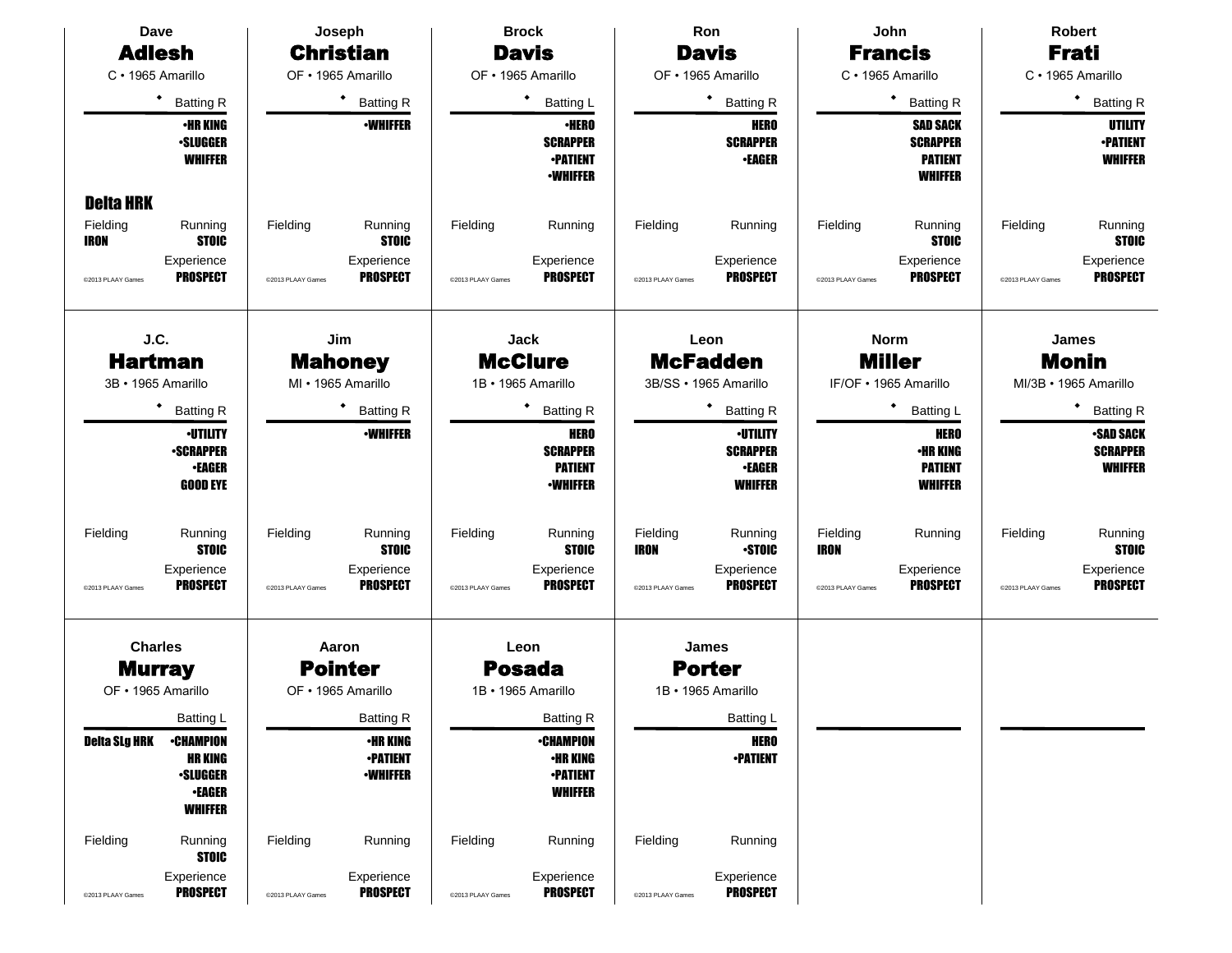| <b>Chuck</b>                                       |                                                                                         |                                | Larry                                                                                     |                                                 | Don                                                                                     | Don                               |                                                                                          | Ronald                      |                                                                                  |                               | Raymond                                                                           |
|----------------------------------------------------|-----------------------------------------------------------------------------------------|--------------------------------|-------------------------------------------------------------------------------------------|-------------------------------------------------|-----------------------------------------------------------------------------------------|-----------------------------------|------------------------------------------------------------------------------------------|-----------------------------|----------------------------------------------------------------------------------|-------------------------------|-----------------------------------------------------------------------------------|
| <b>Taylor</b>                                      |                                                                                         |                                | <b>Yellen</b>                                                                             |                                                 | <b>Arlich</b>                                                                           |                                   | <b>Bradey</b>                                                                            |                             | <b>Cayll</b>                                                                     | <b>Cordeiro</b>               |                                                                                   |
| SP/RP · 1965 Amarillo                              |                                                                                         | SP/RP · 1965 Amarillo          |                                                                                           |                                                 | SP/RP · 1965 Amarillo                                                                   |                                   | RP · 1965 Amarillo                                                                       |                             | SP · 1965 Amarillo                                                               |                               | SP · 1965 Amarillo                                                                |
| Pitching R <sup>+</sup> Batting R                  |                                                                                         | Pitching R <sup>+</sup>        | <b>Batting R</b>                                                                          |                                                 | Pitching L * Batting L                                                                  |                                   | Pitching R <sup>+</sup> Batting R                                                        |                             | Pitching R <sup>+</sup> Batting R                                                |                               | Pitching L * Batting L                                                            |
| <b>STRUGGLER</b><br><b>FLASH</b><br><b>CONTROL</b> | <b>SAD SACK</b><br><b>UTILITY</b><br><b>HR KING</b><br><b>PATIENT</b><br><b>WHIFFER</b> | <b>FLASH</b>                   | <b>SAD SACK</b><br><b>UTILITY</b><br><b>SCRAPPER</b><br><b>•PATIENT</b><br><b>WHIFFER</b> | <b>STAR</b><br><b>FLASH</b><br><b>CONTROL</b>   | UTILITY<br><b>SCRAPPER</b><br><b>•EAGER</b><br><b>WHIFFER</b>                           | <b>WORKMAN-</b><br><b>CONTROL</b> | <b>-SAD SACK</b><br><b>UTILITY</b><br><b>SCRAPPER</b><br><b>EAGER</b><br><b>WHIFFER</b>  | <b>STAR</b><br><b>FLASH</b> | <b>SAD SACK</b><br><b>·UTILITY</b><br><b>SCRAPPER</b><br>EAGER<br><b>WHIFFER</b> | <b>STAR</b><br><b>CONTROL</b> | <b>-SAD SACK</b><br><b>-UTILITY</b><br><b>SCRAPPER</b><br>EAGER<br><b>WHIFFER</b> |
| Fielding                                           | Running<br><b>STOIC</b>                                                                 | Fielding                       | Running<br><b>STOIC</b>                                                                   | Fielding                                        | Running<br><b>STOIC</b>                                                                 | Fielding                          | Running<br><b>STOIC</b>                                                                  | Fielding                    | Running<br><b>STOIC</b>                                                          | Fielding                      | Running<br><b>STOIC</b>                                                           |
| @2013 PLAAY Games                                  | Experience<br><b>PROSPECT</b>                                                           | @2013 PLAAY Games              | Experience<br><b>PROSPECT</b>                                                             | @2013 PLAAY Games                               | Experience<br><b>PROSPECT</b>                                                           | @2013 PLAAY Games                 | Experience<br><b>PROSPECT</b>                                                            | @2013 PLAAY Games           | Experience<br><b>PROSPECT</b>                                                    | @2013 PLAAY Games             | Experience<br><b>PROSPECT</b>                                                     |
| George                                             |                                                                                         | Paul                           |                                                                                           |                                                 | Larry                                                                                   |                                   | Juan                                                                                     |                             | Jim                                                                              |                               | Carroll                                                                           |
| <b>Gerberman</b><br>RP · 1965 AMR/DFW              |                                                                                         | RP/SP · 1965 Amarillo          | <b>Knechtges</b>                                                                          |                                                 | <b>Mason</b><br>SP/RP · 1965 Amarillo                                                   |                                   | Quintana<br>RP/SP · 1965 Amarillo                                                        |                             | <b>Ray</b><br>SP · 1965 Amarillo                                                 |                               | <b>Sembera</b><br>SP · 1965 Amarillo                                              |
| Pitching R <sup>+</sup> Batting R                  |                                                                                         | Pitching L <sup>+</sup>        | <b>Batting L</b>                                                                          | Pitching R <sup>+</sup> Batting R               |                                                                                         |                                   | Pitching R <sup>+</sup> Batting R                                                        |                             | Pitching R <sup>+</sup> Batting R                                                | Pitching R <sup>+</sup>       | <b>Batting R</b>                                                                  |
| <b>FLASH</b> •<br><b>CONTROL</b>                   | <b>SCRAPPER</b><br><b>EAGER</b><br><b>WHIFFER</b>                                       | <b>FLASH</b><br><b>CONTROL</b> | UTILITY<br><b>SCRAPPER</b><br><b>EAGER</b><br><b>WHIFFER</b>                              | <b>STRUGGLER</b><br><b>FLASH</b><br><b>WILD</b> | <b>SAD SACK</b><br><b>-UTILITY</b><br><b>SCRAPPER</b><br><b>EAGER</b><br><b>WHIFFER</b> | <b>FLASH</b><br><b>CONTROL</b>    | <b>SAD SACK</b><br><b>UTILITY</b><br><b>SCRAPPER</b><br><b>PATIENT</b><br><b>WHIFFER</b> | <b>STAR</b><br><b>FLASH</b> | <b>•HERO</b><br><b>SCRAPPER</b><br><b>WHIFFER</b>                                | <b>STAR</b><br><b>CONTROL</b> | <b>SAD SACK</b><br><b>SCRAPPER</b><br>EAGER<br><b>WHIFFER</b>                     |
| Fielding                                           | Running<br><b>STOIC</b>                                                                 | Fielding                       | Running<br><b>STOIC</b>                                                                   | Fielding                                        | Running<br><b>STOIC</b>                                                                 | Fielding                          | Running<br><b>STOIC</b>                                                                  | Fielding                    | Running<br><b>STOIC</b>                                                          | Fielding                      | Running<br><b>STOIC</b>                                                           |
| @2013 PLAAY Games                                  | Experience<br><b>PROSPECT</b>                                                           | @2013 PLAAY Games              | Experience<br><b>PROSPECT</b>                                                             | @2013 PLAAY Games                               | Experience<br><b>PROSPECT</b>                                                           | @2013 PLAAY Games                 | Experience<br><b>PROSPECT</b>                                                            | @2013 PLAAY Games           | Experience<br><b>PROSPECT</b>                                                    | @2013 PLAAY Games             | Experience<br><b>PROSPECT</b>                                                     |
|                                                    |                                                                                         |                                |                                                                                           |                                                 |                                                                                         |                                   |                                                                                          |                             |                                                                                  |                               |                                                                                   |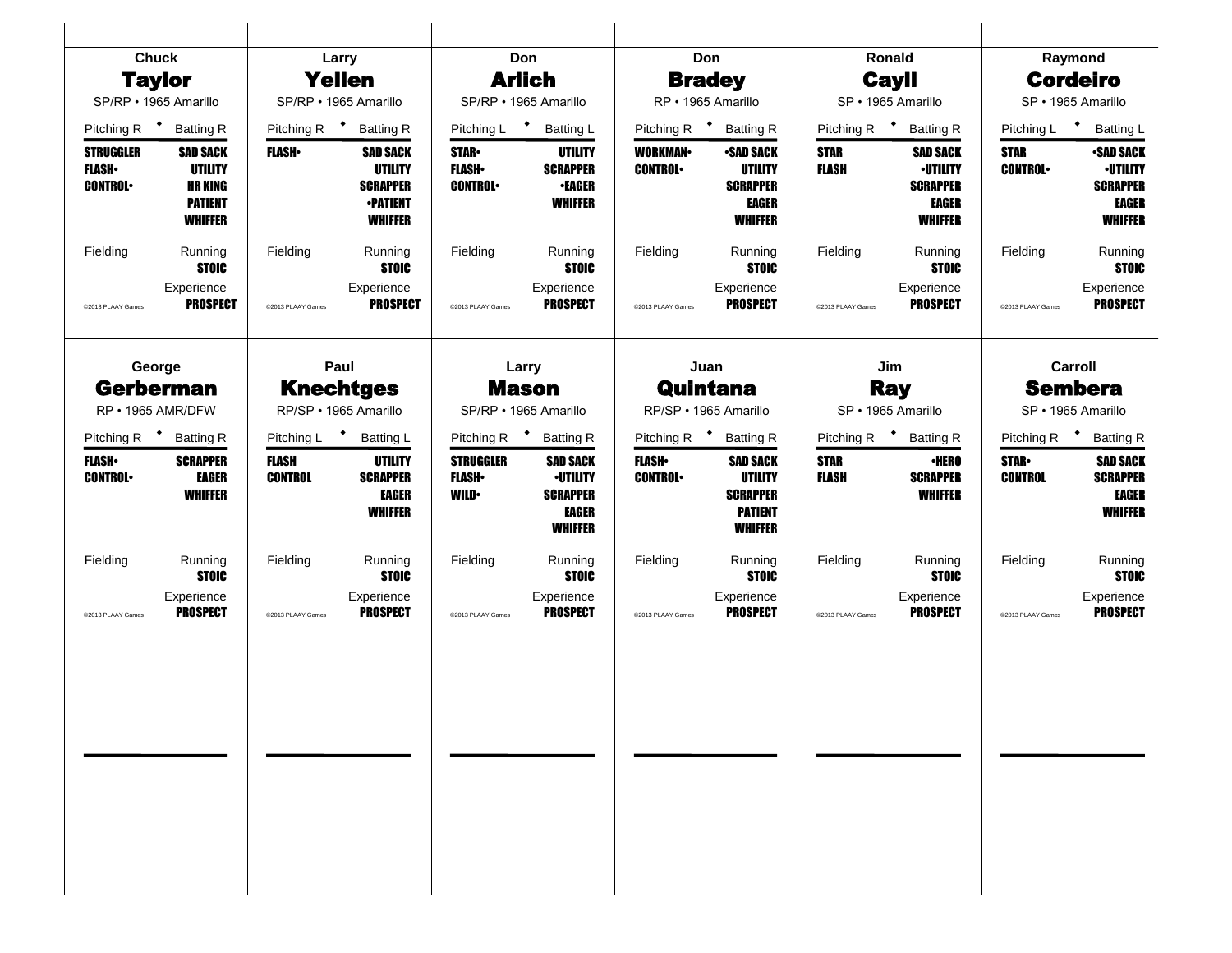|                                               | Hall<br>Lee                                                                                  |                               |                                                          | <b>Mike</b>                   |                                                                                      | <b>Vince</b>                  |                                                                      | William                       | <b>Dick</b>                                              |                               |                                                                        |
|-----------------------------------------------|----------------------------------------------------------------------------------------------|-------------------------------|----------------------------------------------------------|-------------------------------|--------------------------------------------------------------------------------------|-------------------------------|----------------------------------------------------------------------|-------------------------------|----------------------------------------------------------|-------------------------------|------------------------------------------------------------------------|
| <b>Bales</b>                                  |                                                                                              |                               | <b>Breeden</b>                                           |                               | <b>Fandozzi</b>                                                                      |                               | <b>Ferguson</b>                                                      |                               | <b>Hancock</b>                                           |                               | <b>Hart</b>                                                            |
| MI • 1965 Austin                              |                                                                                              |                               | 1B/OF • 1965 Austin                                      |                               | 2B/3B · 1965 Austin                                                                  |                               | OF · 1965 Austin                                                     |                               | $C \cdot 1965$ Austin                                    |                               | UT/C · 1965 Austin                                                     |
| $\bullet$                                     | <b>Batting B</b>                                                                             |                               | ٠<br><b>Batting R</b>                                    |                               | ٠<br><b>Batting R</b>                                                                |                               | * Batting R                                                          |                               | $\bullet$<br><b>Batting L</b>                            |                               | $\bullet$<br><b>Batting R</b>                                          |
|                                               | <b>•HERO</b><br><b>SCRAPPER</b><br><b>•PATIENT</b>                                           |                               | <b>UTILITY</b><br><b>-WHIFFER</b>                        |                               | <b>-SAD SACK</b><br><b>SCRAPPER</b>                                                  |                               | <b>HERO</b><br><b>•EAGER</b>                                         |                               | <b>-SCRAPPER</b>                                         |                               | <b>SAD SACK</b><br><b>EAGER</b><br><b>-WHIFFER</b>                     |
| Fielding<br>@2013 PLAAY Games                 | Running<br>Experience<br><b>PROSPECT</b>                                                     | Fielding<br>@2013 PLAAY Games | Running<br><b>STOIC</b><br>Experience<br><b>PROSPECT</b> | Fielding<br>@2013 PLAAY Games | Running<br><b>STOIC</b><br>Experience<br><b>PROSPECT</b>                             | Fielding<br>@2013 PLAAY Games | Running<br>Experience<br><b>PROSPECT</b>                             | Fielding<br>@2013 PLAAY Games | Running<br><b>STOIC</b><br>Experience<br><b>PROSPECT</b> | Fielding<br>@2013 PLAAY Games | Running<br><b>STOIC</b><br>Experience<br><b>PROSPECT</b>               |
| Walt<br><b>Hriniak</b><br>MI/3B · 1965 Austin |                                                                                              |                               | <b>Daniel</b><br><b>Kern</b><br>OF/1B • 1965 Austin      |                               | George<br><b>Kopacz</b><br>1B • 1965 Austin                                          |                               | <b>Felix</b><br><b>Millan</b><br>2B/3B · 1965 Austin                 |                               | <b>Barry</b><br><b>Morgan</b><br>OF • 1965 Austin        |                               | Jay<br><b>Porter</b><br>C/OF • 1965 Austin                             |
| ٠                                             | <b>Batting L</b>                                                                             |                               | ٠<br><b>Batting L</b>                                    |                               | ٠<br><b>Batting L</b>                                                                |                               | * Batting R                                                          |                               | <b>Batting L</b>                                         |                               | ٠<br><b>Batting R</b>                                                  |
|                                               | <b>SAD SACK</b><br><b>-UTILITY</b><br><b>SCRAPPER</b><br><b>-PATIENT</b><br><b>-GOOD EYE</b> |                               | <b>•HERO</b>                                             |                               | <b>•HERO</b><br><b>-SCRAPPER</b><br><b>•WHIFFER</b>                                  |                               | <b>EAGER</b>                                                         |                               | <b>-WHIFFER</b>                                          |                               | <b>•HERO</b><br><b>•CHAMPION</b><br><b>•HR KING</b><br><b>-PATIENT</b> |
| Fielding                                      | Running<br><b>STOIC</b>                                                                      | Fielding                      | Running<br><b>STOIC</b>                                  | Fielding                      | Running<br><b>STOIC</b>                                                              | Fielding<br><b>IRON</b>       | Running                                                              | Fielding                      | Running<br><b>-STOIC</b>                                 | Fielding                      | Running<br><b>STOIC</b>                                                |
| @2013 PLAAY Games                             | Experience<br><b>PROSPECT</b>                                                                | @2013 PLAAY Games             | Experience<br><b>PROSPECT</b>                            | @2013 PLAAY Games             | Experience<br><b>PROSPECT</b>                                                        | @2013 PLAAY Games             | Experience<br><b>PROSPECT</b>                                        | @2013 PLAAY Games             | Experience<br><b>PROSPECT</b>                            | @2013 PLAAY Games             | Experience<br><b>PROSPECT</b>                                          |
| <b>Butler</b>                                 |                                                                                              |                               | <b>Mike</b>                                              |                               | <b>Bill</b>                                                                          |                               | Lee                                                                  |                               |                                                          |                               |                                                                        |
| <b>Powell</b>                                 |                                                                                              |                               | <b>Sinnerud</b>                                          |                               | <b>Southworth</b>                                                                    |                               | <b>Tate</b>                                                          |                               |                                                          |                               |                                                                        |
| $C \cdot 1965$ Austin                         |                                                                                              |                               | MI/3B • 1965 Austin                                      |                               | 3B/OF • 1965 Austin                                                                  |                               | 2B · 1965 Austin                                                     |                               |                                                          |                               |                                                                        |
|                                               | <b>Batting R</b>                                                                             |                               | <b>Batting R</b>                                         |                               | <b>Batting R</b>                                                                     |                               | Batting R                                                            |                               |                                                          |                               |                                                                        |
|                                               | <b>*EAGER</b>                                                                                |                               | <b>·HERO</b>                                             |                               | <b>UTILITY</b><br><b>HR KING</b><br><b>SLUGGER</b><br><b>EAGER</b><br><b>WHIFFER</b> |                               | <b>•HERO</b><br><b>SCRAPPER</b><br><b>•EAGER</b><br>$\cdot$ GOOD EYE |                               |                                                          |                               |                                                                        |
| Fielding                                      | Running<br><b>STOIC</b>                                                                      | Fielding<br><b>IRON</b>       | Running<br><b>STOIC</b>                                  | Fielding                      | Running<br><b>STOIC</b>                                                              | Fielding                      | Running<br><b>STOIC</b>                                              |                               |                                                          |                               |                                                                        |
| @2013 PLAAY Games                             | Experience<br><b>PROSPECT</b>                                                                | @2013 PLAAY Games             | Experience<br><b>PROSPECT</b>                            | @2013 PLAAY Games             | Experience<br><b>PROSPECT</b>                                                        | @2013 PLAAY Games             | Experience<br><b>PROSPECT</b>                                        |                               |                                                          |                               |                                                                        |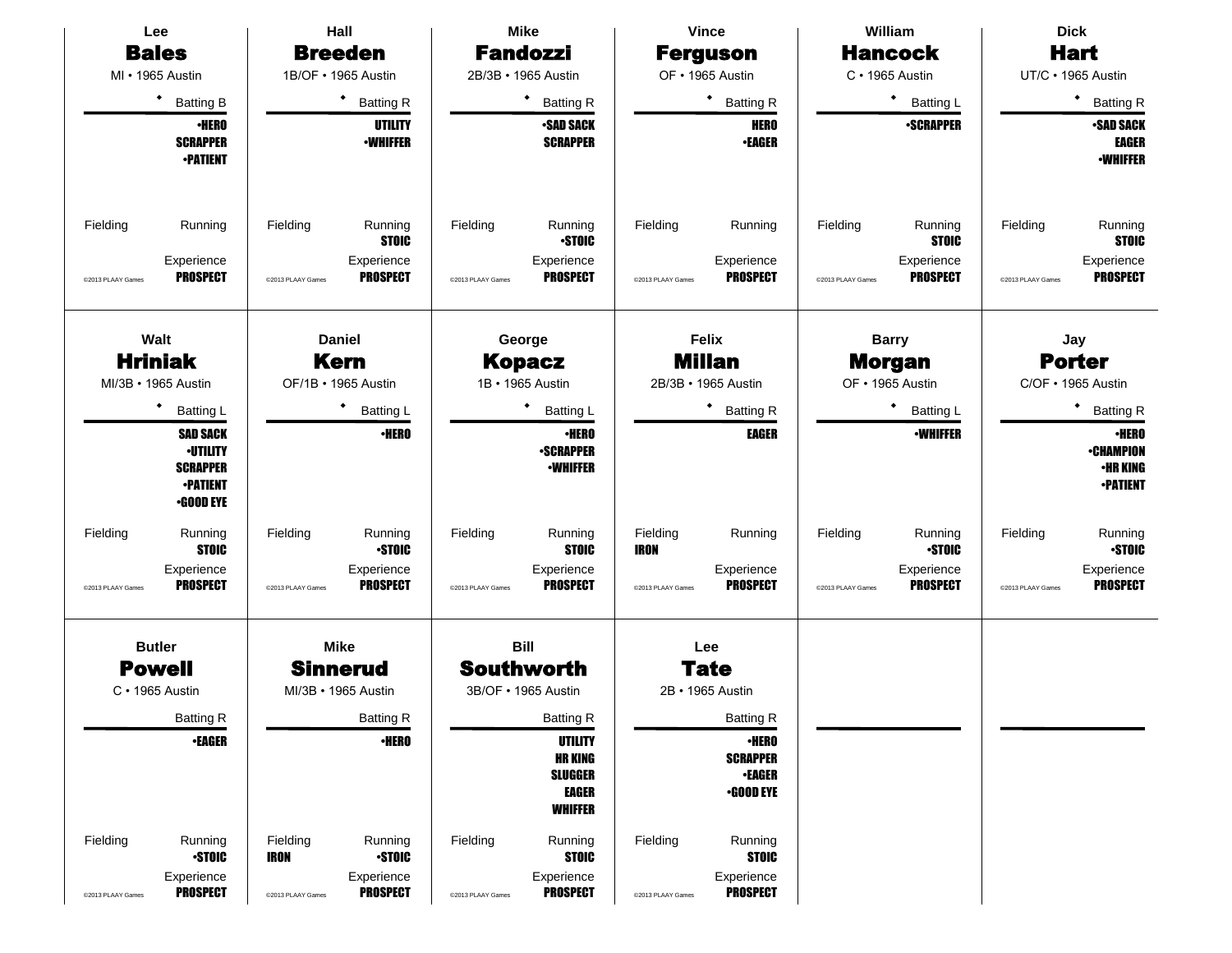| Conrad                                      |                                                                |                                                      | <b>Cecil</b>                                                                               |                                                            | Jim                                                                                      |                                                   | Cecil                                                                                    |                                                  | <b>Robert</b>                                                                    |                                                   | <b>David</b>                                                                       |
|---------------------------------------------|----------------------------------------------------------------|------------------------------------------------------|--------------------------------------------------------------------------------------------|------------------------------------------------------------|------------------------------------------------------------------------------------------|---------------------------------------------------|------------------------------------------------------------------------------------------|--------------------------------------------------|----------------------------------------------------------------------------------|---------------------------------------------------|------------------------------------------------------------------------------------|
| <b>Noessel</b>                              |                                                                |                                                      | <b>Upshaw</b>                                                                              |                                                            | <b>Britton</b>                                                                           |                                                   | <b>Butler</b>                                                                            |                                                  | <b>Daniel</b>                                                                    | <b>Fracaro</b>                                    |                                                                                    |
| RP · 1965 Austin                            |                                                                |                                                      | RP/SP · 1965 Austin                                                                        |                                                            | SP · 1965 Austin                                                                         |                                                   | SP · 1965 Austin                                                                         |                                                  | SP · 1965 Austin                                                                 |                                                   | RP · 1965 Austin                                                                   |
| Pitching R <sup>+</sup> Batting R           |                                                                |                                                      | Pitching R <sup>+</sup> Batting R                                                          | Pitching R <sup>+</sup> Batting R                          |                                                                                          |                                                   | Pitching R <sup>+</sup> Batting R                                                        |                                                  | Pitching L * Batting R                                                           |                                                   | Pitching R <sup>+</sup> Batting R                                                  |
| WORKMAN<br><b>FLASH</b> •<br><b>CONTROL</b> | <b>SAD SACK</b><br><b>SCRAPPER</b><br>EAGER<br><b>•WHIFFER</b> | <b>STAR</b><br><b>CONTROL</b>                        | <b>SAD SACK</b><br>UTILITY<br><b>SCRAPPER</b><br>EAGER<br><b>WHIFFER</b>                   | <b>STRUGGLER</b><br><b>WORKMAN</b><br><b>FLASH</b><br>WILD | <b>·HERO</b><br><b>SCRAPPER</b><br><b>EAGER</b><br><b>WHIFFER</b>                        | <b>STRUGGLER</b><br><b>FLASH</b> •<br><b>WILD</b> | <b>SAD SACK</b><br><b>SAD SACK</b><br><b>SCRAPPER</b><br><b>•EAGER</b><br><b>WHIFFER</b> | <b>STAR</b> •<br><b>FLASH</b><br><b>CONTROL</b>  | <b>SAD SACK</b><br><b>SCRAPPER</b><br><b>EAGER</b><br><b>WHIFFER</b>             | <b>WORKMAN-</b><br><b>FLASH</b> •<br><b>WILD•</b> | <b>•SAD SACK</b><br><b>•SAD SACK</b><br><b>SCRAPPER</b><br>EAGER<br><b>WHIFFER</b> |
| Fielding                                    | Running<br><b>STOIC</b>                                        | Fielding                                             | Running<br><b>STOIC</b>                                                                    | Fielding                                                   | Running<br><b>STOIC</b>                                                                  | Fielding                                          | Running<br><b>STOIC</b>                                                                  | Fielding                                         | Running<br><b>STOIC</b>                                                          | Fielding                                          | Running<br><b>STOIC</b>                                                            |
| @2013 PLAAY Games                           | Experience<br><b>PROSPECT</b>                                  | @2013 PLAAY Games                                    | Experience<br>PROSPECT                                                                     | @2013 PLAAY Games                                          | Experience<br><b>PROSPECT</b>                                                            | @2013 PLAAY Games                                 | Experience<br><b>PROSPECT</b>                                                            | @2013 PLAAY Games                                | Experience<br><b>PROSPECT</b>                                                    | @2013 PLAAY Games                                 | Experience<br><b>PROSPECT</b>                                                      |
| Harold                                      |                                                                |                                                      | Carl                                                                                       |                                                            | Ronald                                                                                   |                                                   | Herb                                                                                     |                                                  | Pat                                                                              |                                                   | Ken                                                                                |
| <b>Gelein</b>                               |                                                                | <b>Greene</b>                                        |                                                                                            | <b>Herr</b>                                                |                                                                                          | <b>Hippauf</b>                                    |                                                                                          | <b>Jarvis</b>                                    |                                                                                  | <b>Nixon</b>                                      |                                                                                    |
| RP · 1965 Austin                            |                                                                |                                                      | RP · 1965 Austin                                                                           |                                                            | RP • 1965 Austin                                                                         | SP · 1965 Austin                                  |                                                                                          | SP · 1965 Austin                                 |                                                                                  | SP · 1965 Austin                                  |                                                                                    |
| Pitching L <sup>+</sup> Batting L           |                                                                |                                                      | Pitching R <sup>+</sup> Batting R                                                          |                                                            | Pitching R <sup>+</sup> Batting R                                                        |                                                   | Pitching L <sup>+</sup> Batting R                                                        |                                                  | Pitching R <sup>+</sup> Batting R                                                |                                                   | Pitching R <sup>+</sup> Batting R                                                  |
| WORKMAN<br><b>FLASH</b><br><b>CONTROL</b>   | <b>SCRAPPER</b><br><b>PATIENT</b><br><b>WHIFFER</b>            | ACE<br><b>STAR</b><br><b>FLASH</b><br><b>CONTROL</b> | <b>•CHAMPION</b><br><b>•HR KING</b><br><b>·SLUGGER</b><br><b>PATIENT</b><br><b>WHIFFER</b> | ACE.<br><b>CONTROL</b>                                     | <b>-SAD SACK</b><br><b>-UTILITY</b><br><b>SCRAPPER</b><br><b>EAGER</b><br><b>WHIFFER</b> | <b>STAR</b><br><b>FLASH</b><br><b>CONTROL</b>     | <b>SAD SACK</b><br><b>SCRAPPER</b><br><b>EAGER</b><br><b>WHIFFER</b>                     | <b>WORKMAN</b><br><b>FLASH</b><br><b>CONTROL</b> | <b>SAD SACK</b><br><b>•UTILITY</b><br><b>SCRAPPER</b><br>EAGER<br><b>WHIFFER</b> | <b>STAR</b><br><b>DB CONTROL</b>                  | <b>-SAD SACK</b><br><b>SCRAPPER</b><br><b>•EAGER</b><br><b>WHIFFER</b>             |
| Fielding                                    | Running<br><b>STOIC</b>                                        | Fielding                                             | Running<br><b>STOIC</b>                                                                    | Fielding                                                   | Running<br><b>STOIC</b>                                                                  | Fielding                                          | Running<br><b>STOIC</b>                                                                  | Fielding                                         | Running<br><b>STOIC</b>                                                          | Fielding                                          | Running<br><b>STOIC</b>                                                            |
| @2013 PLAAY Games                           | Experience<br><b>PROSPECT</b>                                  | @2013 PLAAY Games                                    | Experience<br><b>PROSPECT</b>                                                              | @2013 PLAAY Games                                          | Experience<br><b>PROSPECT</b>                                                            | @2013 PLAAY Games                                 | Experience<br><b>PROSPECT</b>                                                            | @2013 PLAAY Games                                | Experience<br><b>PROSPECT</b>                                                    | @2013 PLAAY Games                                 | Experience<br><b>PROSPECT</b>                                                      |
|                                             |                                                                |                                                      |                                                                                            |                                                            |                                                                                          |                                                   |                                                                                          |                                                  |                                                                                  |                                                   |                                                                                    |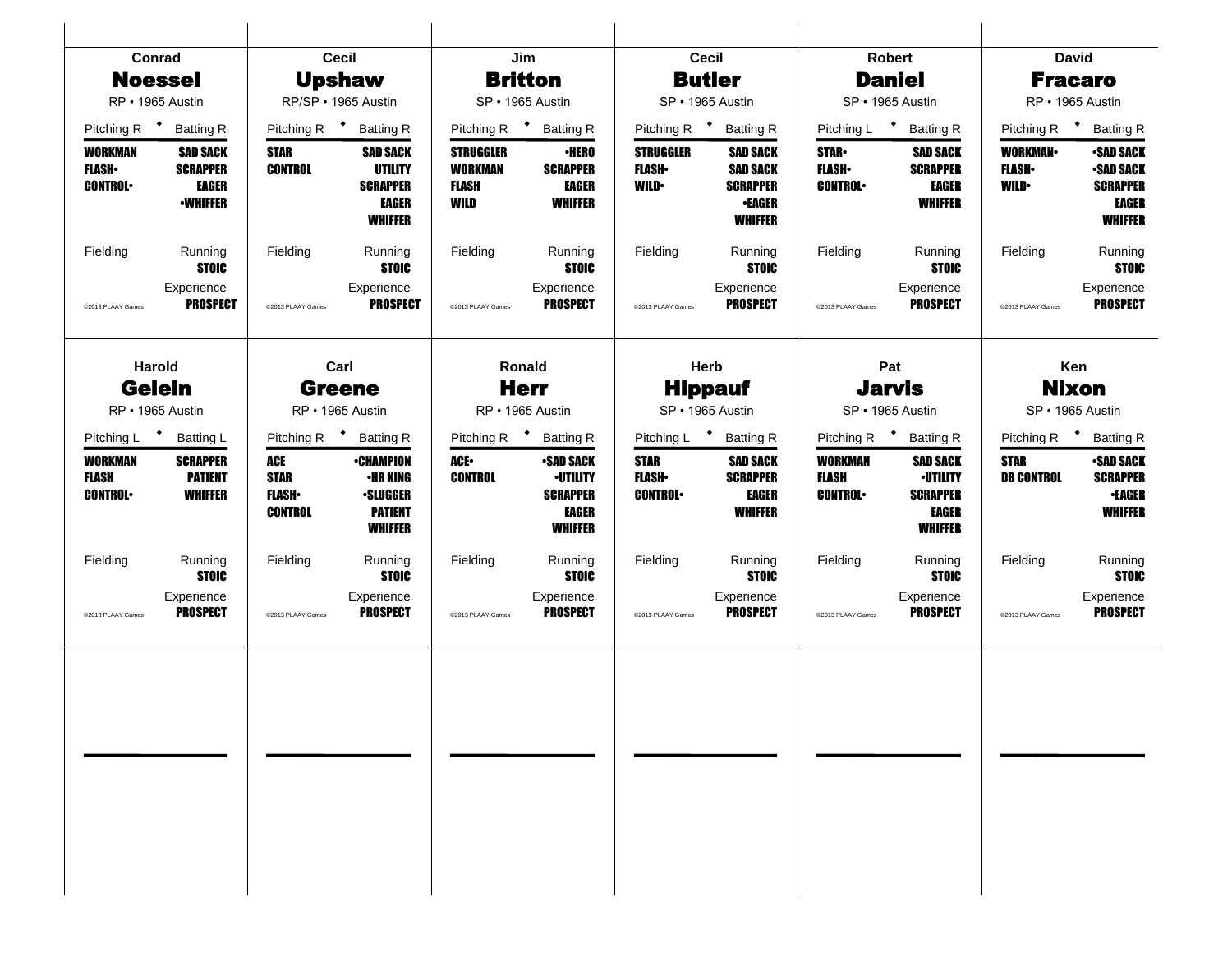| <b>Charles</b>                                      |                                                                                                          |                               | John                                                                                      |                                            | Franklin                                                 |                                        | Gene                                              |                                                     | John                                                   |                   | Don                                                                       |
|-----------------------------------------------------|----------------------------------------------------------------------------------------------------------|-------------------------------|-------------------------------------------------------------------------------------------|--------------------------------------------|----------------------------------------------------------|----------------------------------------|---------------------------------------------------|-----------------------------------------------------|--------------------------------------------------------|-------------------|---------------------------------------------------------------------------|
| <b>Benson</b>                                       |                                                                                                          |                               | <b>Boccabella</b>                                                                         |                                            | <b>DeMoss</b>                                            |                                        | <b>Etter</b>                                      |                                                     | <b>Felske</b>                                          |                   | <b>Kessinger</b>                                                          |
| 2B · 1965 Dallas FW                                 |                                                                                                          |                               | 1B · 1965 Dallas FW                                                                       |                                            | IF/OF . 1965 Dallas FW                                   |                                        | OF . 1965 Dallas FW                               |                                                     | C · 1965 Dallas FW                                     |                   | SS · 1965 Dallas FW                                                       |
|                                                     | $\bullet$<br><b>Batting R</b>                                                                            |                               | ٠<br><b>Batting R</b>                                                                     |                                            | $\bullet$<br><b>Batting R</b>                            |                                        | $\bullet$<br><b>Batting R</b>                     |                                                     | $\bullet$<br><b>Batting R</b>                          |                   | ٠<br><b>Batting B</b>                                                     |
|                                                     | <b>HERO</b><br><b>-SCRAPPER</b><br><b>EAGER</b><br><b>WHIFFER</b>                                        |                               | <b>-UTILITY</b><br><b>•HR KING</b><br><b>WHIFFER</b>                                      |                                            | <b>SCRAPPER</b><br><b>WHIFFER</b>                        |                                        | <b>•HERO</b><br><b>SCRAPPER</b>                   |                                                     | <b>-UTILITY</b><br><b>-SCRAPPER</b><br><b>WHIFFER</b>  |                   | <b>HERO</b><br><b>SCRAPPER</b><br><b>EAGER</b>                            |
| Fielding                                            | Running                                                                                                  | Fielding                      | Running                                                                                   | Fielding<br><b>IRON</b>                    | Running                                                  | Fielding                               | Running                                           | Fielding                                            | Running<br><b>STOIC</b>                                | Fielding          | Running<br><b>ACTIVE</b>                                                  |
| @2013 PLAAY Games                                   | Experience<br><b>PROSPECT</b>                                                                            | @2013 PLAAY Games             | Experience<br><b>PROSPECT</b>                                                             | @2013 PLAAY Games                          | Experience<br><b>PROSPECT</b>                            | @2013 PLAAY Games                      | Experience<br><b>PROSPECT</b>                     | @2013 PLAAY Games                                   | Experience<br><b>PROSPECT</b>                          | @2013 PLAAY Games | Experience<br><b>PROSPECT</b>                                             |
|                                                     | <b>Chris</b><br>Mack<br><b>Kuykendall</b><br><b>Krug</b><br>C · 1965 Dallas FW<br>1B/OF . 1965 Dallas FW |                               |                                                                                           | Don<br><b>Miles</b><br>OF . 1965 Dallas FW |                                                          | Roberto<br>Pena<br>SS · 1965 Dallas FW |                                                   | <b>Bob</b><br><b>Raudman</b><br>OF . 1965 Dallas FW | <b>Sammy</b><br><b>Taylor</b><br>C · 1965 Dallas FW    |                   |                                                                           |
|                                                     | $\bullet$<br><b>Batting R</b>                                                                            |                               | <b>Batting R</b>                                                                          | <b>Batting L</b>                           |                                                          |                                        | ٠<br><b>Batting R</b>                             |                                                     | Batting L                                              |                   | <b>Batting L</b>                                                          |
|                                                     | <b>HERO</b><br><b>HR KING</b><br><b>•EAGER</b><br><b>•WHIFFER</b>                                        |                               | <b>-SAD SACK</b><br><b>-UTILITY</b><br><b>•HR KING</b><br><b>•EAGER</b><br><b>WHIFFER</b> |                                            | <b>-UTILITY</b><br><b>WHIFFER</b>                        |                                        | <b>•HERO</b><br><b>•CHAMPION</b><br><b>•EAGER</b> |                                                     | <b>·UTILITY</b><br><b>-SCRAPPER</b><br><b>-WHIFFER</b> |                   | <b>-CHAMPION</b><br><b>-SCRAPPER</b><br><b>PATIENT</b><br><b>•WHIFFER</b> |
| Fielding                                            | Running                                                                                                  | Fielding                      | Running<br><b>STOIC</b>                                                                   | Fielding<br><b>IRON</b>                    | Running                                                  | Fielding                               | Running                                           | Fielding                                            | Running<br><b>STOIC</b>                                | Fielding          | Running<br><b>STOIC</b>                                                   |
| @2013 PLAAY Games                                   | Experience<br><b>PROSPECT</b>                                                                            | @2013 PLAAY Games             | Experience<br><b>PROSPECT</b>                                                             | @2013 PLAAY Games                          | Experience<br><b>PROSPECT</b>                            | @2013 PLAAY Games                      | Experience<br><b>PROSPECT</b>                     | @2013 PLAAY Games                                   | Experience<br><b>PROSPECT</b>                          | @2013 PLAAY Games | Experience<br><b>PROSPECT</b>                                             |
| <b>Harry</b><br><b>Watts</b><br>UT · 1965 Dallas FW |                                                                                                          |                               | Don<br>Young<br>PF • 1965 Dallas FW                                                       |                                            | Von<br><b>McDaniel</b><br>3B · 1965 Dallas FW            |                                        |                                                   |                                                     |                                                        |                   |                                                                           |
|                                                     | <b>Batting R</b>                                                                                         |                               | <b>Batting R</b>                                                                          |                                            | <b>Batting R</b>                                         |                                        |                                                   |                                                     |                                                        |                   |                                                                           |
|                                                     | $\cdot$ HERO<br><b>•EAGER</b><br><b>WHIFFER</b>                                                          |                               | <b>•HERO</b><br><b>WHIFFER</b>                                                            |                                            | <b>UTILITY</b><br><b>WHIFFER</b>                         |                                        |                                                   |                                                     |                                                        |                   |                                                                           |
| Fielding<br>IRON<br>@2013 PLAAY Games               | Running<br><b>STOIC</b><br>Experience<br><b>PROSPECT</b>                                                 | Fielding<br>@2013 PLAAY Games | Running<br>Experience<br><b>PROSPECT</b>                                                  | Fielding<br>@2013 PLAAY Games              | Running<br><b>STOIC</b><br>Experience<br><b>PROSPECT</b> |                                        |                                                   |                                                     |                                                        |                   |                                                                           |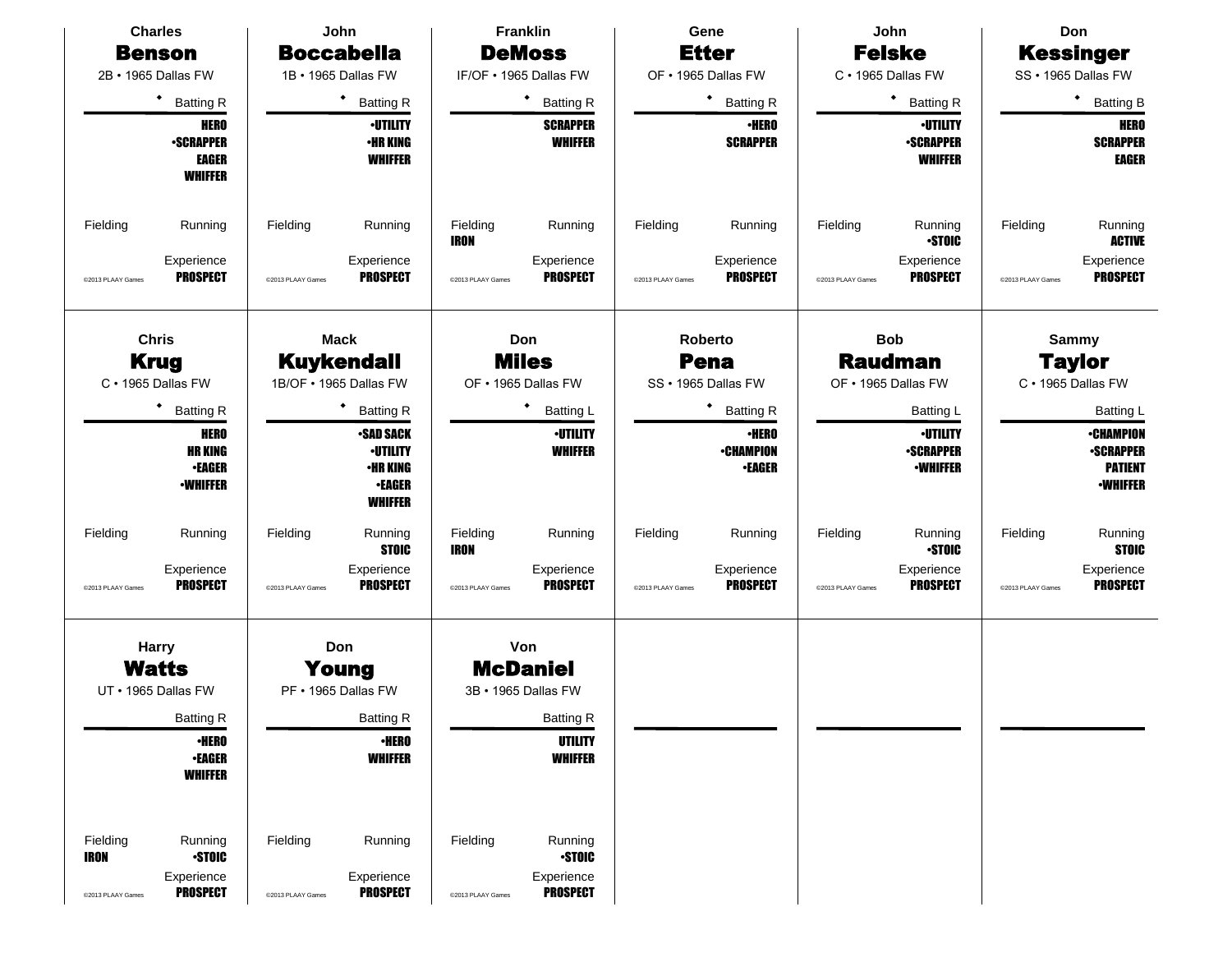|                                           |                                                                                  |                   |                                                            |                                              | <b>Dick</b>                                                          |                                               | <b>Dave</b>                                                                             |                                               | <b>Robert</b>                                                                   |                                  | Leroy                                                                            |
|-------------------------------------------|----------------------------------------------------------------------------------|-------------------|------------------------------------------------------------|----------------------------------------------|----------------------------------------------------------------------|-----------------------------------------------|-----------------------------------------------------------------------------------------|-----------------------------------------------|---------------------------------------------------------------------------------|----------------------------------|----------------------------------------------------------------------------------|
|                                           |                                                                                  |                   |                                                            |                                              | <b>Burwell</b>                                                       |                                               | <b>Dowling</b>                                                                          |                                               | <b>Flynn</b>                                                                    |                                  | <b>Harris</b>                                                                    |
|                                           |                                                                                  |                   |                                                            |                                              | RP · 1965 Dallas FW                                                  |                                               | SP · 1965 Dallas FW                                                                     |                                               | SP/RP . 1965 Dallas FW                                                          |                                  | RP · 1965 DFW/TUL                                                                |
|                                           |                                                                                  |                   |                                                            |                                              | Pitching R <sup>+</sup> Batting R                                    |                                               | Pitching L <sup>+</sup> Batting R                                                       |                                               | Pitching R <sup>+</sup> Batting R                                               | Pitching L <sup>+</sup>          | <b>Batting L</b>                                                                 |
|                                           |                                                                                  |                   |                                                            | <b>ACE</b><br><b>FLASH</b><br><b>CONTROL</b> | <b>·UTILITY</b><br><b>SCRAPPER</b><br><b>EAGER</b><br><b>WHIFFER</b> | <b>STAR</b><br><b>CONTROL</b>                 | <b>SAD SACK</b><br><b>SCRAPPER</b><br><b>EAGER</b><br><b>WHIFFER</b>                    | <b>STAR</b><br><b>FLASH</b><br><b>CONTROL</b> | <b>SAD SACK</b><br><b>UTILITY</b><br><b>SCRAPPER</b><br>EAGER<br><b>WHIFFER</b> | <b>FLASH</b> •<br><b>CONTROL</b> | <b>-SAD SACK</b><br><b>SCRAPPER</b><br>EAGER<br><b>WHIFFER</b>                   |
|                                           |                                                                                  |                   |                                                            | Fielding                                     | Running<br><b>STOIC</b>                                              | Fielding                                      | Running<br><b>STOIC</b>                                                                 | Fielding                                      | Running<br><b>STOIC</b>                                                         | Fielding                         | Running<br><b>STOIC</b>                                                          |
|                                           |                                                                                  |                   |                                                            | @2013 PLAAY Games                            | Experience<br><b>PROSPECT</b>                                        | @2013 PLAAY Games                             | Experience<br><b>PROSPECT</b>                                                           | @2013 PLAAY Games                             | Experience<br><b>PROSPECT</b>                                                   | @2013 PLAAY Games                | Experience<br><b>PROSPECT</b>                                                    |
| <b>Chuck</b>                              |                                                                                  |                   | Hal                                                        |                                              | Jake                                                                 |                                               | <b>Sterling</b>                                                                         |                                               | Otto                                                                            |                                  | <b>Bill</b>                                                                      |
| <b>Hartenstein</b><br>SP · 1965 Dallas FW |                                                                                  |                   | <b>Haydel</b><br>SP/RP . 1965 Dallas FW                    |                                              | <b>Jaeckel</b><br>SP/RP . 1965 Dallas FW                             | <b>Slaughter</b><br>SP · 1965 Dallas FW       |                                                                                         | <b>Meischner</b><br>RP · 1965 Dallas FW       |                                                                                 |                                  | <b>Connors</b><br>RP · 1965 Dallas FW                                            |
| Pitching R <sup>+</sup>                   | <b>Batting R</b>                                                                 |                   | Pitching R <sup>+</sup> Batting R                          |                                              | Pitching R <sup>+</sup> Batting R                                    |                                               | Pitching R <sup>+</sup> Batting R                                                       |                                               | Pitching R <sup>+</sup> Batting R                                               |                                  | Pitching R <sup>+</sup> Batting R                                                |
| <b>ACE</b><br><b>CONTROL</b>              | <b>SAD SACK</b><br><b>·UTILITY</b><br><b>SCRAPPER</b><br>EAGER<br><b>WHIFFER</b> | <b>STAR</b>       | <b>·HERO</b><br><b>SCRAPPER</b><br>EAGER<br><b>WHIFFER</b> | <b>STAR</b><br><b>WILD</b>                   | <b>EAGER</b><br><b>WHIFFER</b>                                       | <b>STAR</b><br><b>FLASH</b><br><b>CONTROL</b> | <b>-SAD SACK</b><br><b>UTILITY</b><br><b>SCRAPPER</b><br><b>EAGER</b><br><b>WHIFFER</b> | <b>WILD</b>                                   | <b>-SAD SACK</b><br><b>UTILITY</b><br><b>SCRAPPER</b><br>EAGER<br>WHIFFER       | <b>STRUGGLER</b>                 | <b>SAD SACK</b><br><b>·UTILITY</b><br><b>SCRAPPER</b><br>EAGER<br><b>WHIFFER</b> |
| Fielding                                  | Running<br><b>STOIC</b>                                                          | Fielding          | Running<br><b>STOIC</b>                                    | Fielding                                     | Running                                                              | Fielding                                      | Running<br><b>STOIC</b>                                                                 | Fielding                                      | Running<br><b>STOIC</b>                                                         | Fielding                         | Running<br><b>STOIC</b>                                                          |
| @2013 PLAAY Games                         | Experience<br><b>PROSPECT</b>                                                    | @2013 PLAAY Games | Experience<br><b>PROSPECT</b>                              | @2013 PLAAY Games                            | Experience<br><b>PROSPECT</b>                                        | @2013 PLAAY Games                             | Experience<br><b>PROSPECT</b>                                                           | @2013 PLAAY Games                             | Experience<br><b>PROSPECT</b>                                                   | @2013 PLAAY Games                | Experience<br><b>PROSPECT</b>                                                    |
|                                           |                                                                                  |                   |                                                            |                                              |                                                                      |                                               |                                                                                         |                                               |                                                                                 |                                  |                                                                                  |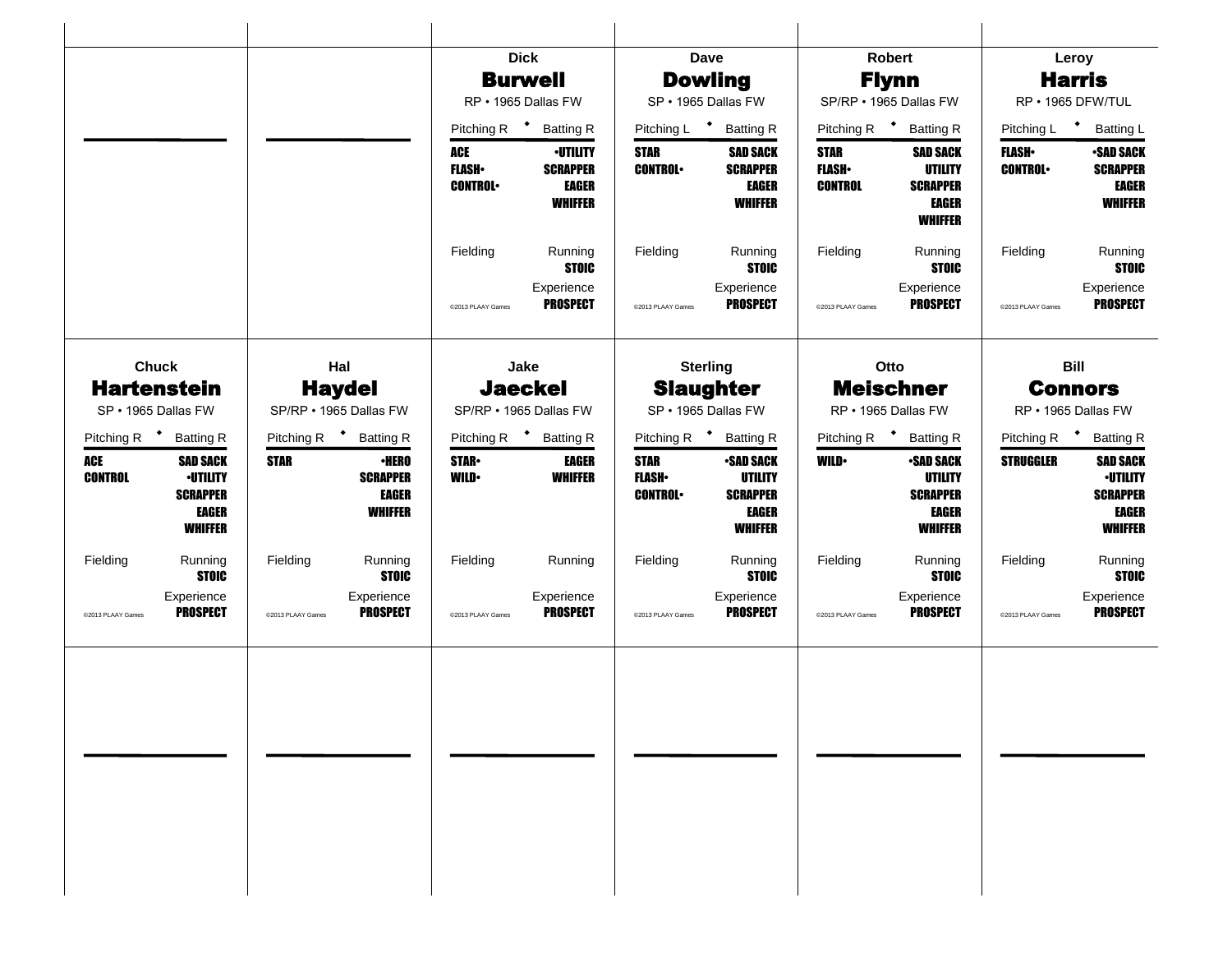| Del                              |                                                                       | <b>Charlie</b>                               |                                                          | <b>Donald</b>                                        |                                                                       | Pete                                                  |                                                                                          | Hal                                           |                                                                    |                               | Lee                                                                |
|----------------------------------|-----------------------------------------------------------------------|----------------------------------------------|----------------------------------------------------------|------------------------------------------------------|-----------------------------------------------------------------------|-------------------------------------------------------|------------------------------------------------------------------------------------------|-----------------------------------------------|--------------------------------------------------------------------|-------------------------------|--------------------------------------------------------------------|
| <b>Bates</b>                     |                                                                       |                                              | <b>Dees</b>                                              |                                                      | <b>Furnald</b>                                                        |                                                       | Gongola                                                                                  |                                               | <b>Green</b>                                                       |                               | <b>Hyman</b>                                                       |
| C · 1965 El Paso                 |                                                                       |                                              | 1B/OF . 1965 El Paso                                     |                                                      | 2B/3B · 1965 El Paso                                                  |                                                       | C · 1965 El Paso                                                                         |                                               | OF • 1965 El Paso                                                  |                               | 2B · 1965 El Paso                                                  |
| $\bullet$                        | <b>Batting L</b>                                                      |                                              | ٠<br><b>Batting L</b>                                    |                                                      | ٠<br><b>Batting R</b>                                                 |                                                       | ٠<br><b>Batting R</b>                                                                    |                                               | $\bullet$<br><b>Batting R</b>                                      |                               | $\bullet$<br><b>Batting R</b>                                      |
|                                  | <b>UTILITY</b><br><b><i>•WHIFFER</i></b>                              |                                              | <b>CHAMPION</b><br><b>•WHIFFER</b>                       |                                                      | <b>UTILITY</b><br><b>SCRAPPER</b><br><b>WHIFFER</b>                   |                                                       | <b>·HERO</b><br><b>•HR KING</b><br><b>WHIFFER</b>                                        |                                               | <b>•SCRAPPER</b><br><b>•EAGER</b><br><b>-WHIFFER</b>               |                               | <b>UTILITY</b><br>EAGER<br><b>WHIFFER</b>                          |
| Fielding<br>@2013 PLAAY Games    | Running<br><b>STOIC</b><br>Experience<br><b>PROSPECT</b>              | Fielding<br>@2013 PLAAY Games                | Running<br><b>STOIC</b><br>Experience<br><b>PROSPECT</b> | Fielding<br><b>IRON</b><br>@2013 PLAAY Games         | Running<br><b>STOIC</b><br>Experience<br><b>PROSPECT</b>              | Fielding<br>@2013 PLAAY Games                         | Running<br>Experience<br><b>PROSPECT</b>                                                 | Fielding<br>@2013 PLAAY Games                 | Running<br><b>STOIC</b><br>Experience<br><b>PROSPECT</b>           | Fielding<br>@2013 PLAAY Games | Running<br><b>STOIC</b><br>Experience<br><b>PROSPECT</b>           |
| Jay<br><b>Johnstone</b>          | Winston<br><b>Llenas</b><br>OF . 1965 El Paso<br>2B/3B · 1965 El Paso |                                              |                                                          | <b>Arturo</b><br><b>Miranda</b><br>SS · 1965 El Paso |                                                                       | <b>Robert</b><br><b>Mitchell</b><br>3B · 1965 El Paso |                                                                                          | Cotton<br><b>Nash</b><br>1B/OF . 1965 El Paso | John<br><b>Olerud</b><br>C · 1965 El Paso                          |                               |                                                                    |
| ٠                                | <b>Batting L</b>                                                      |                                              | <b>Batting R</b>                                         | ٠<br><b>Batting R</b>                                |                                                                       | ٠<br><b>Batting R</b>                                 |                                                                                          | <b>Batting R</b>                              |                                                                    |                               | <b>Batting R</b>                                                   |
|                                  | <b>HERO</b><br><b>-SCRAPPER</b><br><b>•GOOD EYE</b>                   |                                              | <b>HERO</b><br><b>EAGER</b><br><b>•WHIFFER</b>           |                                                      | <b>UTILITY</b><br><b>SCRAPPER</b><br><b>•EAGER</b><br><b>•WHIFFER</b> |                                                       | <b>HERO</b><br><b>•EAGER</b><br><b>-WHIFFER</b>                                          |                                               | <b>HERO</b><br><b>•HR KING</b><br><b>•EAGER</b><br><b>-WHIFFER</b> |                               | <b>HERO</b><br><b>SCRAPPER</b><br><b>•EAGER</b><br><b>-WHIFFER</b> |
| Fielding<br>@2013 PLAAY Games    | Running<br><b>-STOIC</b><br>Experience<br><b>PROSPECT</b>             | Fielding<br><b>IRON</b><br>@2013 PLAAY Games | Running<br><b>STOIC</b><br>Experience<br><b>PROSPECT</b> | Fielding<br><b>IRON</b><br>@2013 PLAAY Games         | Running<br>Experience<br><b>PROSPECT</b>                              | Fielding<br><b>IRON</b><br>@2013 PLAAY Games          | Running<br><b>STOIC</b><br>Experience<br><b>PROSPECT</b>                                 | Fielding<br>@2013 PLAAY Games                 | Running<br>Experience<br><b>PROSPECT</b>                           | Fielding<br>@2013 PLAAY Games | Running<br><b>STOIC</b><br>Experience<br><b>PROSPECT</b>           |
| <b>Pascual</b><br><b>Ramirez</b> |                                                                       |                                              | Jackie<br><b>Warner</b>                                  |                                                      | <b>David</b><br><b>Torgerson</b>                                      |                                                       | <b>Charlie</b><br>Vinson                                                                 |                                               |                                                                    |                               |                                                                    |
| C · 1965 El Paso                 |                                                                       |                                              | OF • 1965 El Paso                                        |                                                      | OF • 1965 El Paso                                                     |                                                       | 1B · 1965 El Paso                                                                        |                                               |                                                                    |                               |                                                                    |
|                                  | <b>Batting R</b>                                                      |                                              | <b>Batting R</b>                                         |                                                      | Batting L                                                             |                                                       | Batting L                                                                                |                                               |                                                                    |                               |                                                                    |
|                                  | <b>•CHAMPION</b><br><b>-SCRAPPER</b><br>EAGER<br><b>WHIFFER</b>       |                                              | <b>•HR KING</b><br><b>•PATIENT</b><br><b>WHIFFER</b>     |                                                      | <b>UTILITY</b><br><b>•EAGER</b><br><b>WHIFFER</b>                     |                                                       | <b>•HERO</b><br><b>•CHAMPION</b><br><b>•SLUGGER</b><br><b>-PATIENT</b><br><b>WHIFFER</b> |                                               |                                                                    |                               |                                                                    |
| Fielding                         | Running<br><b>STOIC</b>                                               | Fielding<br><b>IRON</b>                      | Running<br><b>STOIC</b>                                  | Fielding                                             | Running                                                               | Fielding                                              | Running                                                                                  |                                               |                                                                    |                               |                                                                    |
| @2013 PLAAY Games                | Experience<br><b>PROSPECT</b>                                         | @2013 PLAAY Games                            | Experience<br><b>PROSPECT</b>                            | @2013 PLAAY Games                                    | Experience<br><b>PROSPECT</b>                                         | @2013 PLAAY Games                                     | Experience<br><b>PROSPECT</b>                                                            |                                               |                                                                    |                               |                                                                    |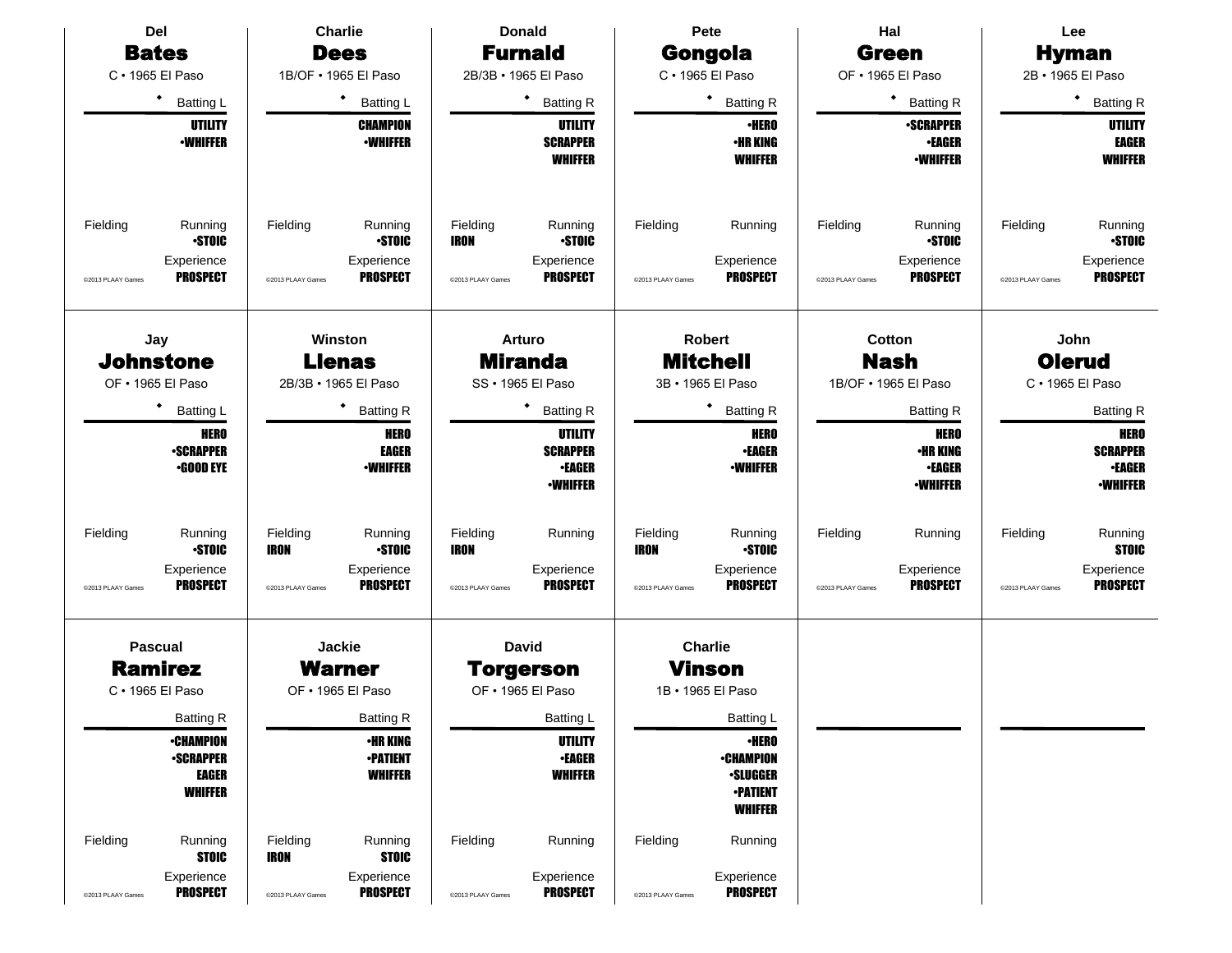|                         |                                    |                                |                                                      |                                                    | Gary                                              | Ramon                                 |                                                  |                                       | <b>Bill</b>                                                   | Christopher                                           |                                                                      |
|-------------------------|------------------------------------|--------------------------------|------------------------------------------------------|----------------------------------------------------|---------------------------------------------------|---------------------------------------|--------------------------------------------------|---------------------------------------|---------------------------------------------------------------|-------------------------------------------------------|----------------------------------------------------------------------|
|                         |                                    |                                |                                                      |                                                    | <b>Fischer</b>                                    | <b>Hernandez</b>                      |                                                  |                                       | <b>Kelso</b>                                                  |                                                       | <b>Maneff</b>                                                        |
|                         |                                    |                                |                                                      |                                                    | RP/SP · 1965 El Paso                              | RP/SP · 1965 El Paso                  |                                                  |                                       | RP/SP · 1965 El Paso                                          |                                                       | SP/RP · 1965 El Paso                                                 |
|                         |                                    |                                |                                                      |                                                    | Pitching R <sup>+</sup> Batting R                 | Pitching L <sup>+</sup> Batting B     |                                                  |                                       | Pitching R <sup>+</sup> Batting R                             |                                                       | Pitching R <sup>+</sup> Batting R                                    |
|                         |                                    |                                |                                                      | <b>STRUGGLER</b><br><b>FLASH</b><br><b>CONTROL</b> | <b>•HR KING</b><br><b>EAGER</b><br><b>WHIFFER</b> | <b>FLASH</b> •<br><b>CONTROL</b>      | <b>EAGER</b><br><b>WHIFFER</b>                   | <b>STRUGGLER</b><br><b>FLASH</b> •    | <b>•SAD SACK</b><br><b>UTILITY</b><br>EAGER<br><b>WHIFFER</b> | <b>STRUGGLER•</b><br><b>FLASH</b> •<br><b>CONTROL</b> | <b>CHAMPION</b><br><b>•HERO</b><br><b>SCRAPPER</b><br>EAGER          |
|                         |                                    |                                |                                                      | Fielding                                           | Running<br><b>STOIC</b>                           | Fielding                              | Running<br><b>STOIC</b>                          | Fielding                              | Running<br><b>STOIC</b>                                       | Fielding                                              | Running<br><b>STOIC</b>                                              |
|                         |                                    |                                |                                                      | @2013 PLAAY Games                                  | Experience<br><b>PROSPECT</b>                     | @2013 PLAAY Games                     | Experience<br><b>PROSPECT</b>                    | @2013 PLAAY Games                     | Experience<br><b>PROSPECT</b>                                 | @2013 PLAAY Games                                     | Experience<br><b>PROSPECT</b>                                        |
|                         | Paul                               |                                | <b>Marty</b>                                         |                                                    | <b>Patrick</b>                                    | Jerry                                 |                                                  |                                       | Ken                                                           |                                                       | Joe                                                                  |
|                         | <b>Mosely</b><br>RP · 1965 El Paso |                                | <b>Pattin</b><br>SP · 1965 El Paso                   |                                                    | <b>Rogan</b><br>RP/SP · 1965 El Paso              | <b>Thomas</b><br>SP/RP · 1965 El Paso |                                                  | <b>Turner</b><br>SP/RP · 1965 El Paso |                                                               | <b>Shipley</b><br>RP/SP · 1965 El Paso                |                                                                      |
| Pitching R <sup>+</sup> | <b>Batting L</b>                   |                                | Pitching R <sup>+</sup> Batting R                    |                                                    | Pitching R <sup>+</sup> Batting R                 | Pitching R <sup>+</sup> Batting R     |                                                  | Pitching L <sup>+</sup> Batting R     |                                                               |                                                       | Pitching R + Batting R                                               |
| <b>STAR</b>             | <b>SAD SACK</b>                    | <b>WORKMAN</b>                 | <b>SAD SACK</b>                                      | <b>STRUGGLER</b>                                   | <b>-SAD SACK</b>                                  | <b>STAR</b>                           | <b>-SAD SACK</b>                                 | <b>STRUGGLER</b>                      | <b>•SAD SACK</b>                                              | <b>STRUGGLER</b>                                      | <b>HERO</b>                                                          |
| <b>CONTROL</b>          | <b>•HR KING</b><br><b>WHIFFER</b>  | <b>FLASH</b><br><b>CONTROL</b> | <b>-UTILITY</b><br><b>SCRAPPER</b><br><b>WHIFFER</b> |                                                    | <b>UTILITY</b><br><b>EAGER</b><br><b>WHIFFER</b>  | <b>FLASH</b><br><b>CONTROL</b>        | <b>HR KING</b><br><b>EAGER</b><br><b>WHIFFER</b> |                                       | <b>SCRAPPER</b><br><b>•EAGER</b><br>WHIFFER                   | <b>FLASH</b><br><b>WILD</b>                           | <b>CHAMPION</b><br><b>SCRAPPER</b><br><b>EAGER</b><br><b>WHIFFER</b> |
| Fielding                | Running<br><b>STOIC</b>            | Fielding                       | Running<br><b>STOIC</b>                              | Fielding                                           | Running<br><b>STOIC</b>                           | Fielding<br><b>Deita S SLG SHRK</b>   | Running<br><b>STOIC</b>                          | Fielding                              | Running<br><b>STOIC</b>                                       | Fielding                                              | Running<br><b>STOIC</b>                                              |
| @2013 PLAAY Games       | Experience<br><b>PROSPECT</b>      | @2013 PLAAY Games              | Experience<br><b>PROSPECT</b>                        | @2013 PLAAY Games                                  | Experience<br><b>PROSPECT</b>                     | @2013 PLAAY Games                     | Experience<br><b>PROSPECT</b>                    | @2013 PLAAY Games                     | Experience<br><b>PROSPECT</b>                                 | @2013 PLAAY Games                                     | Experience<br><b>PROSPECT</b>                                        |
|                         |                                    |                                |                                                      |                                                    |                                                   |                                       |                                                  |                                       |                                                               |                                                       |                                                                      |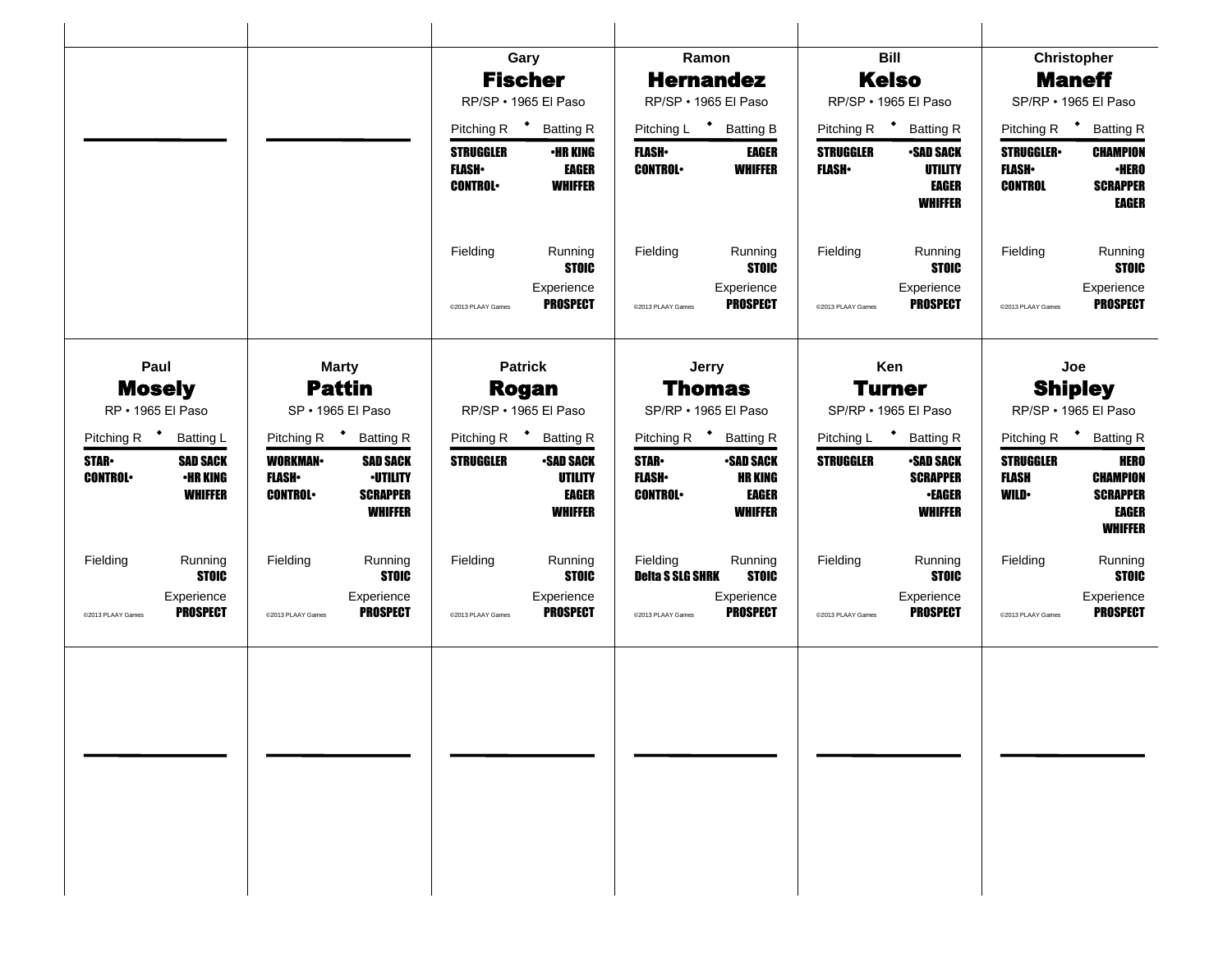| <b>Robert</b>                                                                   |                                                                                                                                           |                                              | Danny                                                                      |                                              | Edwin                                                                   |                                              | <b>Ernest</b>                                                       |                               | Ike                                                               |                               | Jimmy                                                                 |
|---------------------------------------------------------------------------------|-------------------------------------------------------------------------------------------------------------------------------------------|----------------------------------------------|----------------------------------------------------------------------------|----------------------------------------------|-------------------------------------------------------------------------|----------------------------------------------|---------------------------------------------------------------------|-------------------------------|-------------------------------------------------------------------|-------------------------------|-----------------------------------------------------------------------|
| <b>Ball</b>                                                                     |                                                                                                                                           |                                              | <b>Breeden</b>                                                             |                                              | <b>Chasteen</b>                                                         |                                              | <b>Foli</b>                                                         |                               | <b>Futch</b>                                                      |                               | <b>Harris</b>                                                         |
| OF · 1965 Tulsa                                                                 |                                                                                                                                           |                                              | C · 1965 Tulsa                                                             |                                              | OF · 1965 Tulsa                                                         |                                              | IF . 1965 Tulsa                                                     |                               | 2B · 1965 Tulsa                                                   |                               | SS · 1965 Tulsa                                                       |
| $\bullet$                                                                       | <b>Batting R</b>                                                                                                                          |                                              | ٠<br><b>Batting R</b>                                                      |                                              | ٠<br><b>Batting R</b>                                                   |                                              | $\bullet$<br><b>Batting R</b>                                       |                               | $\bullet$<br><b>Batting R</b>                                     |                               | $\bullet$<br><b>Batting B</b>                                         |
|                                                                                 | <b>-UTILITY</b><br><b>•EAGER</b><br><b>WHIFFER</b>                                                                                        |                                              | <b>-HERO</b><br><b>-WHIFFER</b>                                            |                                              | <b>-SAD SACK</b><br>•HR KING<br><b>EAGER</b><br><b>WHIFFER</b>          |                                              | <b>-UTILITY</b><br><b>EAGER</b><br><b>•WHIFFER</b>                  |                               | <b>HERO</b><br><b>SCRAPPER</b><br><b>EAGER</b><br><b>GOOD EYE</b> |                               | <b>-UTILITY</b><br><b>-SCRAPPER</b><br><b>WHIFFER</b>                 |
| Fielding                                                                        | Running<br><b>STOIC</b>                                                                                                                   | Fielding                                     | Running                                                                    | Fielding                                     | Running                                                                 | Fielding<br><b>IRON</b>                      | Running                                                             | Fielding                      | Running<br><b>STOIC</b>                                           | Fielding                      | Running                                                               |
| @2013 PLAAY Games                                                               | Experience<br><b>PROSPECT</b>                                                                                                             | @2013 PLAAY Games                            | Experience<br><b>PROSPECT</b>                                              | @2013 PLAAY Games                            | Experience<br><b>PROSPECT</b>                                           | @2013 PLAAY Games                            | Experience<br><b>PROSPECT</b>                                       | @2013 PLAAY Games             | Experience<br><b>PROSPECT</b>                                     | @2013 PLAAY Games             | Experience<br><b>PROSPECT</b>                                         |
| John<br><b>Kindl</b><br>OF · 1965 Tulsa                                         |                                                                                                                                           |                                              | Joe<br><b>Patterson</b><br>1B/OF • 1965 Tulsa                              |                                              | <b>David</b><br><b>Pavilsec</b><br>C · 1965 Tulsa                       |                                              | <b>Bobby</b><br><b>Pfeil</b><br>3B · 1965 Tulsa                     |                               | Wayne<br><b>Pietri</b><br>1B • 1965 Tulsa                         |                               | Walt<br><b>Williams</b><br>OF • 1965 Tulsa                            |
| ٠                                                                               | <b>Batting R</b>                                                                                                                          |                                              | <b>Batting B</b>                                                           |                                              | $\blacklozenge$<br><b>Batting B</b>                                     |                                              | ٠<br><b>Batting R</b>                                               | $\bullet$<br><b>Batting B</b> |                                                                   |                               | <b>Batting R</b>                                                      |
|                                                                                 | <b>•HERO</b><br><b><i>•HR KING</i></b><br><b>-EAGER</b><br><b>WHIFFER</b>                                                                 |                                              | <b>•CHAMPION</b><br><b>-SCRAPPER</b><br><b>•PATIENT</b><br><b>-WHIFFER</b> |                                              | <b>HERO</b><br><b>•CHAMPION</b><br><b>-SCRAPPER</b><br>$\cdot$ GOOD EYE |                                              | <b>·HERO</b><br><b>-SCRAPPER</b><br><b>EAGER</b><br><b>-WHIFFER</b> |                               | <b>UTILITY</b><br><b>•EAGER</b><br><b>-WHIFFER</b>                |                               | <b>•HERO</b><br><b>•CHAMPION</b><br><b>•EAGER</b><br><b>.GOOD EYE</b> |
| Fielding<br>@2013 PLAAY Games                                                   | Running<br>Experience<br><b>PROSPECT</b>                                                                                                  | Fielding<br><b>IRON</b><br>@2013 PLAAY Games | Running<br><b>•ACTIVE</b><br>Experience<br><b>PROSPECT</b>                 | Fielding<br><b>IRON</b><br>@2013 PLAAY Games | Running<br>Experience<br><b>PROSPECT</b>                                | Fielding<br><b>IRON</b><br>@2013 PLAAY Games | Running<br><b>STOIC</b><br>Experience<br><b>PROSPECT</b>            | Fielding<br>@2013 PLAAY Games | Running<br><b>STOIC</b><br>Experience<br><b>PROSPECT</b>          | Fielding<br>@2013 PLAAY Games | Running<br><b>-ACTIVE</b><br>Experience<br><b>PROSPECT</b>            |
| <b>Billy</b><br><b>Wolf</b><br>OF · 1965 Tulsa<br>Fielding<br>@2013 PLAAY Games | <b>Batting L</b><br><b>-CHAMPION</b><br><b>-SCRAPPER</b><br><b>-PATIENT</b><br><b>WHIFFER</b><br>Running<br>Experience<br><b>PROSPECT</b> |                                              |                                                                            |                                              |                                                                         |                                              |                                                                     |                               |                                                                   |                               |                                                                       |